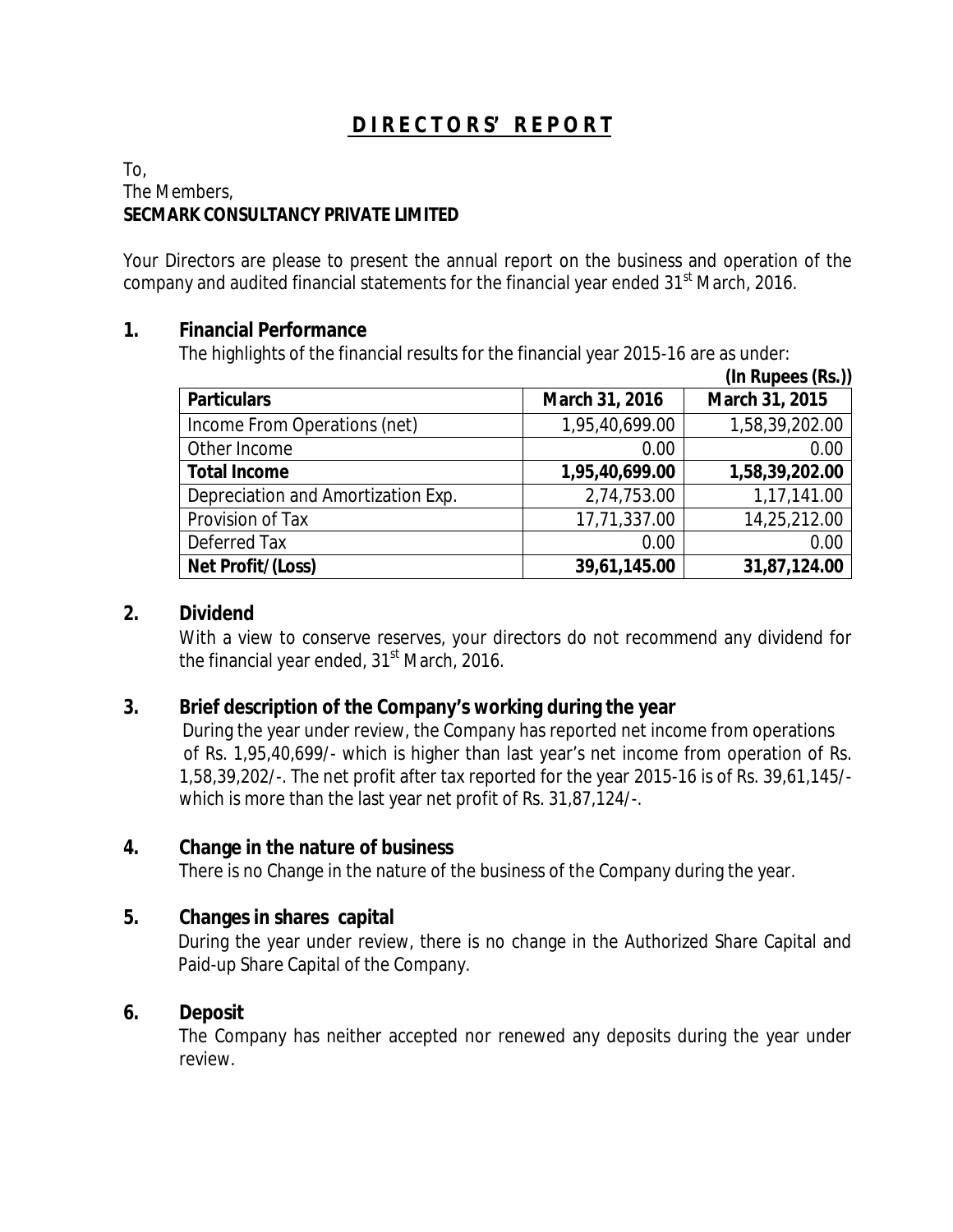- **7. Particulars of Loans, Guarantee or Investments** The company has not given any loans, guarantees or made investment covered under the provisions of section 186 of the Companies Act, 2013 during the year 2015-16.
- **8. Internal Control**

The Company has a well-established internal control system. The Company strives to maintain a dynamic system of internal controls over financial reporting to ensure reliable financial record-keeping, transparent financial reporting and disclosure and protection of physical and intellectual property.

# **9. Details of Holding, subsidiary and Associates**

The Company is a subsidiary company of SecMark Holdings Private Limited.

- **10. Conservation of Energy, Technology Absorption and Foreign Exchange Earning and Outgo**
	- a. Conservation of Energy: Being there is business of Consultancy, so the conservation of energy is as per the quantum of usage.
	- b. Technology absorption: Being there is business of Consultancy, so the technology absorption is as per the requirement of Regulatory.
	- c. Foreign exchange Earnings and Outgo: During the year under the review, there is nil foreign exchange Earnings and Outgo of the Company.

# **11. Human Resource Relation**

During the year under review, your Company enjoyed cordial relationship with employees at all levels.

**12. Directors**

As per Provisions of Section 152 of the Companies Act, 2013, none of the Director of the Company is liable to retires by rotation.

There is no change in the present Board of Directors of the Company during the financial year.

**13. Board Meetings**

During the year 2015-16, the Board of Directors met six times, 15.05.2015, 22.08.2015, 21.09.2015, 09.11.2016, 11.02.2016 and 09.03.2016. The interval between any two meetings was well within the maximum allowed gap of 120 days.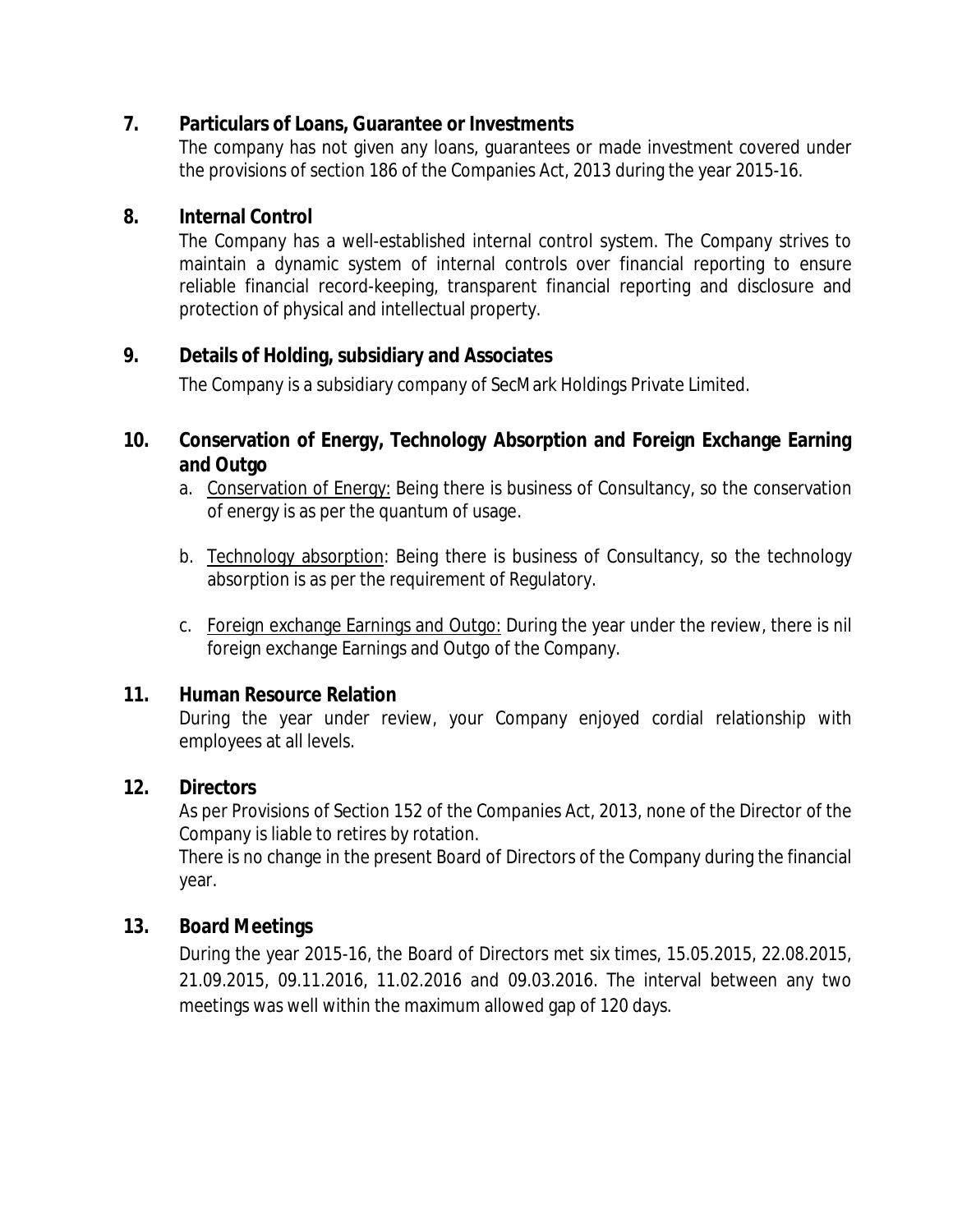**14. Director Remuneration**

Member's attention is drawn to Financial Statements wherein the disclosure of remuneration paid to Directors is given during the year 2015-16. No Sitting fees have been paid to the directors.

- **15. Directors Responsibility Statement** On behalf of the Directors, I confirm that as required under clause (c) of sub-section (3) of section 134 of the Companies Act, 2013.
	- a) Applicable accounting standards have been followed with explanation for any material departures;
	- b) We have Selected accounting policies have been applied consistently to give a true and fair view of the state of affairs of the company at the end of the financial year and of the profit of the company for that period;
	- c) Proper and sufficient care has been taken for the maintenance of adequate accounting records for safeguarding the assets of the company and for preventing and detecting fraud and other irregularities;
	- d) The annual accounts are prepared on a going concern basis; and
	- e) We had devised proper systems to ensure compliance with the provisions of all applicable laws and that such systems were adequate and operating effectively. This will ensure legal compliance in all area of companies operations.
- **16. Related Party Transactions**

All related party transactions that were entered into during the financial year were on an arm's length basis and were in the ordinary course of business. There are no materially significant related party transactions made by the Company with related party which may have a potential conflict with the interest of the Company at large. Thus, the disclosure in 'Form AOC-2' is not applicable.

All Related Party Transactions are placed before the Board for approval. Prior omnibus approval of the Board is obtained on annual basis for the transactions which are of a foreseen and repetitive nature. Your Directors draw your attention to notes to the financial statements for detailed related party transaction.

**17. Review of Auditors Report**

The Directors are pleased to inform you that the Statutory Auditors of the Company have not made any adverse remarks in their Audit Report.

**18. Auditors**

Kiran Parikh & Co., Chartered Accountants, Mumbai Statutory Auditors the retiring auditors, during the Annual General Meeting held on 30.09.2015 were appointed for a period of 5 years, subject to ratification at every Annual General Meeting in terms of Section 139 of the Companies Act 2013. They have confirmed their eligibility and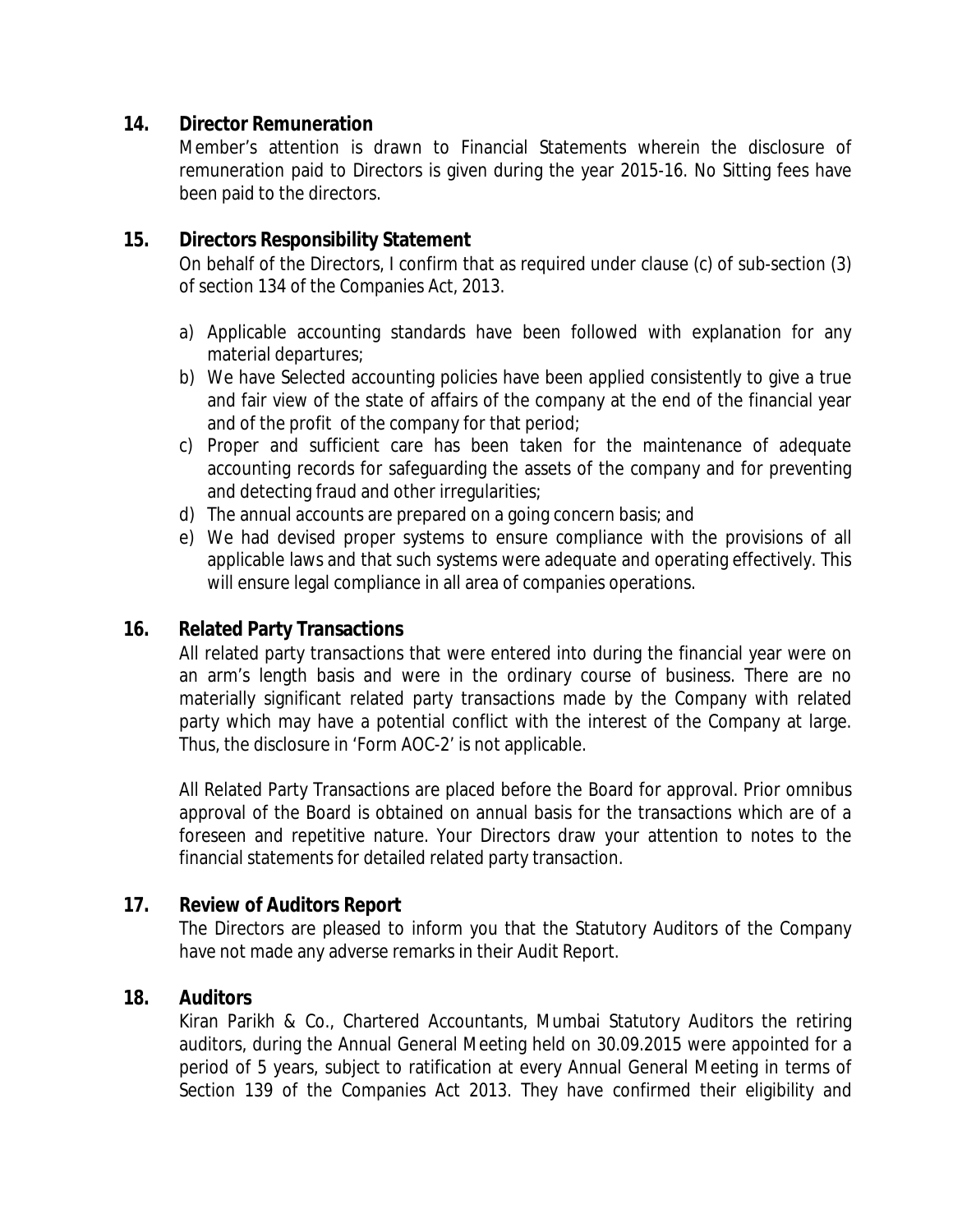willingness for the next term from the conclusion of ensuing annual general meeting to the conclusion of next annual general meeting. The Board of Directors, therefore, recommends ratification of appointment for F.Y. 2016-17 of Kiran Parikh & Co., Chartered Accountants, Mumbai as statutory auditors of the company for the approval of Shareholders.

**19. Extract of Annual Return**

As required pursuant to section 92(3) of the Companies Act, 2013 and rule 12(1) of the Companies (Management and Administration) Rules, 2014 an extract of annual return in MGT 9 as a part of this Annual Report as **ANNEXURE 'I'.**

- **20. Business Risk Management** The Company has implemented various policies from ground level to the top level management for identifying the risk, measuring the same and takes corrective measures for managing the risk.
- **21. Particulars of employees**

Pursuant to Rule 5 of The Companies (Appointment and Remuneration of Managerial Personnel) Rules, 2014, the Company states that none of the employees of the Company who was in receipt of remuneration in excess of Rs. 60 Lacs, if employed throughout the year or Rs. 5 Lacs per month, if employed for part of the financial year or received remuneration in excess of that drawn by the MD/WTD/Manager & holding 2% or more of equity share capital of the Company (himself along with spouse & dependent children). Hence, the disclosures as required by above Rules are not given as none of the employees qualify for such disclosure.

**22. Corporate Social Responsibility**

The provision of section 135 of Companies Act, 2013 for implementing Corporate Social Responsibility Policy, constitute committee and expenditure thereof is not applicable to the company since the company is not meeting with the criteria of net-worth, turnover or net profits mentioned therein.

### **23. Evaluation of Board Performance**

The Board has set up certain parameters based on which the Board internally evaluated all the directors excluding the director being evaluated, and the Chair Person by other directors. The evaluation process included assessing the quality, quantity and timeliness of flow of information between the company management and the Board that is necessary for the Board to effectively and reasonably perform their duties.

*Manner of evaluation: A* framework for evaluation has been prepared and based on the framework, questionnaire has been made including different specific topics of evaluation and setting out different parameters / criteria against which the different topics as to the Board and its committees, Chairman and non-independent directors, have been evaluated, both individually and collectively, based on inputs received from directors and internal sources.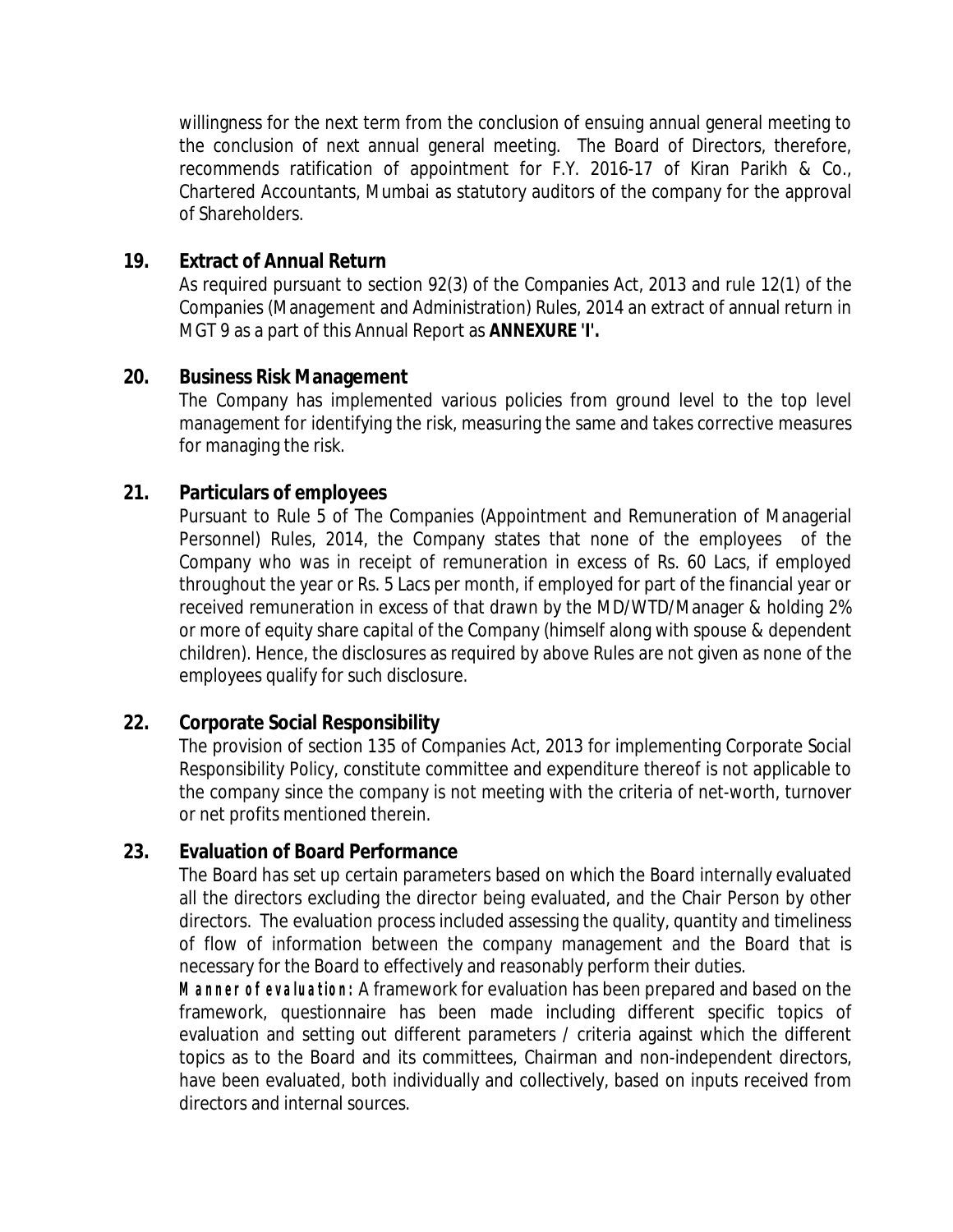### **24. Other Regulatory Requirement**

The Company has been complied with all regulatory requirements of central government and state government and there were no significant and material orders passed by the Regulators or Courts or Tribunals during the year impacting the going concern status and the Company's operations in future.

### **25. Cost Audit Report**

As per provision of section 148(3) of Companies Act, 2013 and rule 6(2) of Companies (Cost records and audit) Rules, 2014, the company is not required to appoint a cost auditor to audit the cost records of the company for cost audit report.

### **26. Secretarial Audit Report**

The provisions of Section 204 of the Companies Act, 2013 and the rules made thereunder are not applicable to the Company since the Company is not covered under the said provisions presently.

### **27. Vigil Mechanism**

Presently the company is not coming within the borrowing limit laid down by Section 177(9) read with Companies (Meetings of Board and its Powers) Rules, 2014 and other relevant criteria. Hence the company has not constituted any vigil mechanism.

**28. Disclosure under the Sexual Harassment of Women at Workplace (Prevention, Prohibition and Redressal) Act, 2013**

During the year under review, there were no cases filed pursuant to the Sexual Harassment of Women at the Workplace (Prevention, Prohibition & Redressal) Act, 2013 and Rules there under.

### **29. Acknowledgement and appreciation**

The Directors take this opportunity to thank the customers, shareholders, suppliers, bankers, business partners/associates, financial institutions and Central and State Governments for their consistent support and encouragement to the Company. I am sure you will join our Directors in conveying our sincere appreciation to all employees of the Company for their hard work and commitment.

> By Order of the Board of Directors, For, SECMARK CONSULTANCY PRIVATE LIMITED

Date: 22.08.2016 Place: Mumbai.

> $Sd$ <sup>-</sup> Ilaben Jasvantlal

Shah

Chairman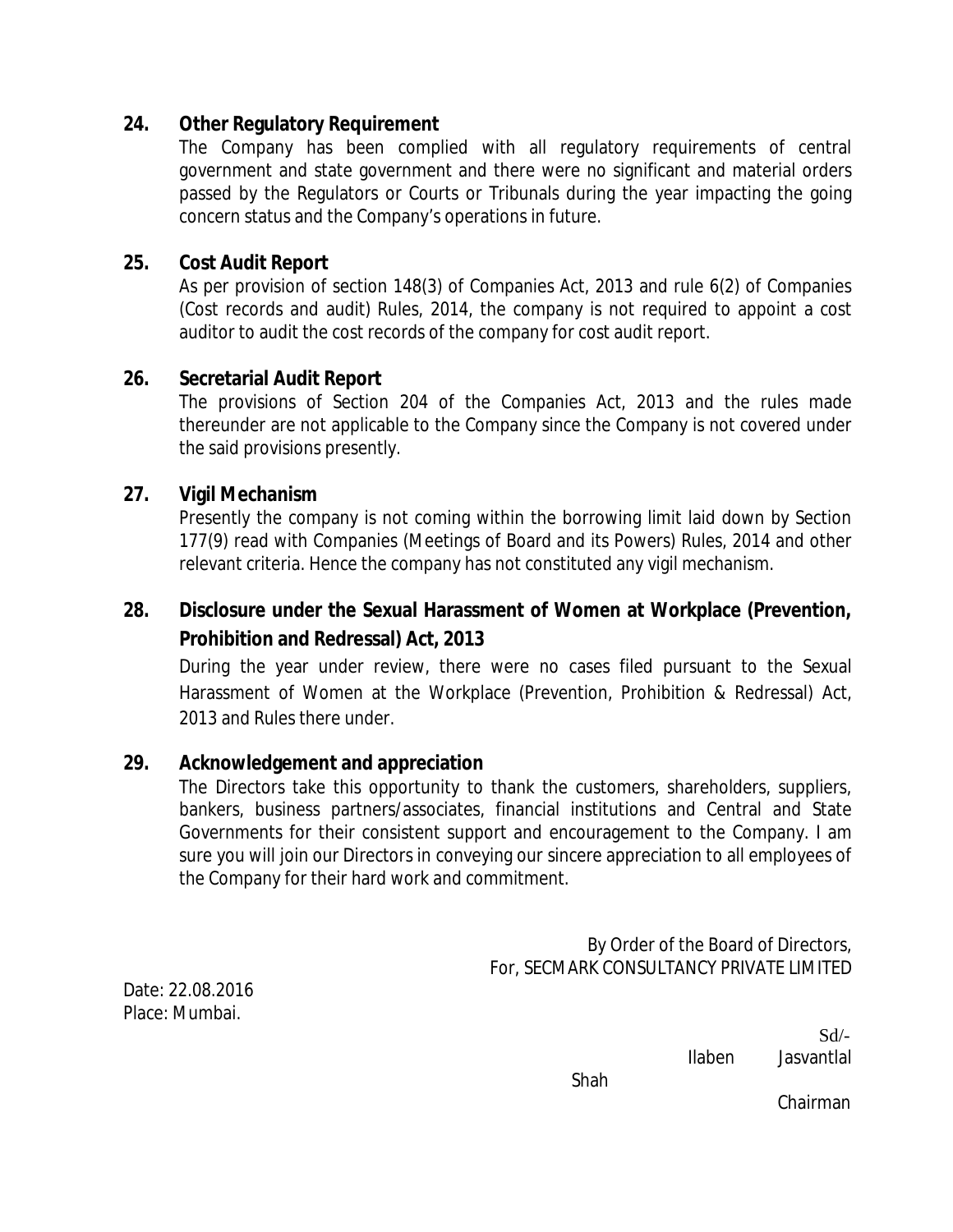### **Annexure I to Boards Report**

### **Form No. MGT-9 EXTRACT OF ANNUAL RETURN as on the financial year ended on 31st March, 2016**

### [Pursuant to section 92(3) *of the Companies Act, 2013* and rule 12(1) of the Companies (Management and Administration) Rules, 2014]

#### **I. REGISTRATION AND OTHER DETAILS**:

| <b>CIN</b>                                     | U67190MH2011PTC220404                    |
|------------------------------------------------|------------------------------------------|
| <b>Registration Date</b><br>ii)                | 03/08/2011                               |
| iii) Name of the Company                       | SECMARK CONSULTANCY PRIVATE LIMITED      |
| iv) Category/Sub-Category of the Company       | Private Company Limited by Shares        |
| Address of registered Office and Contact<br>V) | B-3/4 JayGokul Dham S. V. ROAD, Borivali |
| <b>Details</b>                                 | West, Mumbai-400092, Maharashtra.        |
| vi) Whether Listed Company                     | --N0------------                         |
| vii) Name, Address and Contact details of      | -------------N.A.----------              |
| Registrar and Share Transfer Agent, if any     |                                          |

### **II. PRINCIPAL BUSINESS ACTIVITIES OF THE COMPANY**

(All the business activities contributing 10 % or more of the total turnover of the company shall be stated)

| S.N. | Name and Description of main                               | NIC Code of the | % to total turnover of |
|------|------------------------------------------------------------|-----------------|------------------------|
|      | products / services                                        | Product/service | the company            |
|      | Other Services auxiliary to Financial<br>Services n. e. c. | 99715990        | 100%                   |

### **III. PARTICULARS OF HOLDING, SUBSIDIARY AND ASSOCIATE COMPANIES:**

| S.N. | NAME AND ADDRESS OF THE<br>COMPANY | CIN/GLN               | HOLDING/<br>SUBSIDIARY/<br><b>ASSOCIATE</b> |
|------|------------------------------------|-----------------------|---------------------------------------------|
|      | SecMark Holdings Private Limited   | U67190MH2011PTC219498 | Holding                                     |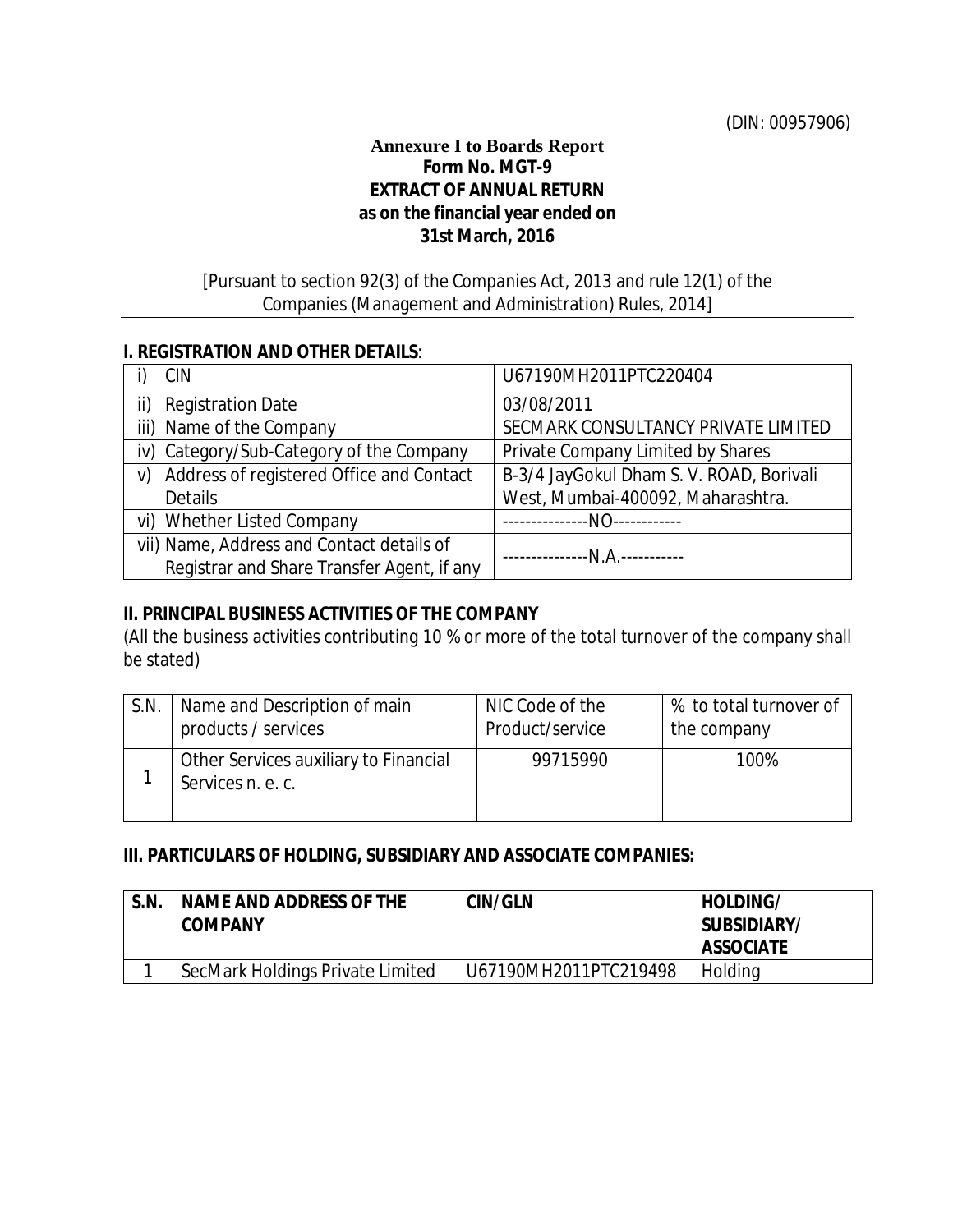# **IV. SHARE HOLDING PATTERN (Equity Share Capital Breakup as percentage of Total Equity)**

# *i) Category-wise Share Holding*

| <b>Category of Shareholders</b>                                     | No. of Shares held at the<br>beginning of the year |                          |                            |                            | No. of Shares held at<br>the end of the year         |                            |                          |                                | %Change<br>during<br>the year |
|---------------------------------------------------------------------|----------------------------------------------------|--------------------------|----------------------------|----------------------------|------------------------------------------------------|----------------------------|--------------------------|--------------------------------|-------------------------------|
|                                                                     | Demat                                              | Physical                 | Total                      | % of<br>Total<br>Shares    | Demat                                                | Physical                   | Total                    | % of<br>Total<br><b>Shares</b> |                               |
| A. Promoter s                                                       |                                                    |                          |                            |                            |                                                      |                            |                          |                                |                               |
| $(1)$ Indian                                                        |                                                    |                          |                            |                            |                                                      |                            |                          |                                |                               |
| a) Individual/HUF                                                   | $\overline{\phantom{a}}$                           | $-$                      | $-$                        | $-$                        | $\overline{\phantom{a}}$                             | $-$                        | $-$                      | $\overline{a}$                 | $\overline{\phantom{a}}$ .    |
| b) Central Govt                                                     | $\overline{\phantom{a}}$ .                         | $\overline{\phantom{a}}$ | $\overline{\phantom{a}}$   | $\overline{\phantom{a}}$   | $\overline{\phantom{a}}$ .                           | $\overline{\phantom{a}}$   | $\overline{\phantom{a}}$ | $\overline{\phantom{a}}$       | $\overline{\phantom{a}}$      |
| c) State Govt(s)                                                    | $\overline{\phantom{a}}$ .                         | $\overline{\phantom{a}}$ | $\overline{\phantom{a}}$ . | $\overline{\phantom{a}}$   | $\overline{\phantom{a}}$ .                           | $\overline{\phantom{a}}$   | $\overline{\phantom{a}}$ | $\overline{\phantom{a}}$       | $\overline{\phantom{a}}$ .    |
| d) Bodies Corp.                                                     | $\overline{\phantom{a}}$ .                         | 10000                    | 10000                      | 100                        | $\overline{a}$                                       | 10000                      | 10000                    | 100                            | $\overline{\phantom{a}}$ .    |
| e) Banks / FI                                                       | $\overline{\phantom{a}}$ .                         | --                       | $\overline{\phantom{a}}$ . | $\overline{\phantom{a}}$   | $\overline{\phantom{a}}$                             | $\overline{\phantom{a}}$   | $\overline{\phantom{m}}$ | $\overline{\phantom{a}}$       | --                            |
| f) Any other                                                        | $\overline{\phantom{a}}$ .                         | --                       | $\overline{\phantom{a}}$ . | $\overline{\phantom{a}}$   | $\overline{\phantom{a}}$ .                           | --                         | $\overline{\phantom{a}}$ | $\overline{\phantom{a}}$       | $\overline{\phantom{a}}$ .    |
| Sub-total $(A)$ $(1)$ :-                                            | $\overline{\phantom{a}}$ .                         | 10000                    | 10000                      | 100                        | $\overline{\phantom{a}}$                             | 10000                      | 10000                    | 100                            | $-$                           |
| (2) Foreign                                                         |                                                    | $\overline{\phantom{a}}$ | $\overline{\phantom{a}}$ . | $-$                        | $\overline{\phantom{a}}$                             | $\overline{\phantom{a}}$ . | $\overline{\phantom{m}}$ | $\overline{\phantom{a}}$       | $\overline{\phantom{a}}$ .    |
| a) NRIs-Individuals                                                 | $\overline{\phantom{a}}$                           | --                       | $\overline{\phantom{a}}$   | $\overline{\phantom{a}}$   | $\overline{\phantom{a}}$ .                           | $\overline{\phantom{a}}$   | $\overline{\phantom{m}}$ | $\overline{\phantom{a}}$       | $\overline{\phantom{a}}$ .    |
| b) Other-Individuals                                                | $\overline{\phantom{a}}$ .                         | --                       | $\overline{\phantom{a}}$ . | --                         | $\overline{\phantom{a}}$ .                           | $-$                        | $-$                      | $\overline{\phantom{a}}$       | $-$                           |
| c) Bodies Corp.                                                     | $\overline{\phantom{a}}$ .                         | --                       | $\overline{\phantom{a}}$ . | $-$                        | $\overline{\phantom{a}}$ .                           | $\overline{\phantom{a}}$   | $-$                      | $\overline{\phantom{a}}$ .     | $\overline{\phantom{a}}$ .    |
| d) Banks/FI                                                         | $\overline{\phantom{a}}$ .                         | --                       | $\overline{\phantom{a}}$ . | --                         | $\overline{\phantom{a}}$                             | $-$                        | $\overline{\phantom{m}}$ | $\overline{\phantom{m}}$       | $- -$                         |
| e) Any Other                                                        | $\overline{\phantom{a}}$ .                         | --                       | $\overline{\phantom{a}}$ . | $\overline{\phantom{a}}$   | $\overline{\phantom{a}}$                             | $\overline{\phantom{a}}$   | $- -$                    | $\overline{\phantom{a}}$       | --                            |
| Sub-total (A) (2):-                                                 | $\overline{\phantom{a}}$                           | $\overline{\phantom{a}}$ | --                         | $\overline{\phantom{a}}$   | --                                                   | $\overline{\phantom{a}}$   | $-$                      | $\overline{\phantom{a}}$       | $-$                           |
| <b>Total Shareholding of</b><br>Promoter $(A)$ =<br>$(A)(1)+(A)(2)$ | $\overline{\phantom{a}}$                           | 10000                    | 10000                      | 100                        | $\overline{\phantom{a}}$ .                           | 10000                      | 10000                    | 100                            | $-$                           |
| B. Other Shareholding                                               |                                                    |                          |                            |                            |                                                      |                            |                          |                                |                               |
| 1. Institutions                                                     |                                                    |                          |                            |                            |                                                      |                            |                          |                                |                               |
| a) Mutual Funds<br>b) Banks / Fl                                    | $\overline{\phantom{a}}$                           | --                       | $\overline{\phantom{a}}$   | $\overline{\phantom{a}}$   | $\overline{\phantom{a}}$                             | $\overline{\phantom{a}}$   | $\overline{\phantom{a}}$ | $\overline{\phantom{a}}$       | ٠.                            |
| c) Central Govt                                                     | $\overline{\phantom{a}}$<br>$- -$                  | --<br>$\qquad \qquad -$  | $\overline{\phantom{a}}$   | --<br>--                   | $\overline{\phantom{a}}$<br>$\overline{\phantom{a}}$ | --                         | $\overline{\phantom{a}}$ | $\overline{\phantom{a}}$       | --<br>$ -$                    |
| d) State Govt(s)                                                    | $\overline{\phantom{a}}$                           | $\overline{\phantom{a}}$ | $\overline{\phantom{a}}$ . | $-$                        | $\overline{\phantom{a}}$                             | $\overline{\phantom{a}}$   | $\overline{\phantom{m}}$ | $\overline{\phantom{a}}$       | $\overline{\phantom{a}}$ .    |
| e) Venture Capital Funds                                            | $\overline{\phantom{a}}$                           | ٠.                       | $\overline{\phantom{a}}$   | $\overline{\phantom{a}}$   | --                                                   | $\overline{\phantom{a}}$   | ۰.                       | н,                             | ٠.                            |
| f) Insurance Companies                                              | $\overline{\phantom{a}}$                           | --                       | --                         | $\overline{\phantom{a}}$   | --                                                   | --                         | $\overline{\phantom{a}}$ | $\overline{\phantom{a}}$       | $- -$                         |
| g) FIIs                                                             | $\overline{\phantom{a}}$                           | --                       | $\overline{\phantom{a}}$   | $\overline{\phantom{a}}$   | $\overline{\phantom{a}}$ .                           | --                         | $\overline{\phantom{m}}$ | $\overline{\phantom{a}}$       | --                            |
| h) Foreign Venture<br>Capital Funds                                 | $\overline{\phantom{a}}$                           | --                       | $\overline{\phantom{a}}$ . | $\overline{\phantom{a}}$   | $\overline{\phantom{a}}$ .                           | $\overline{\phantom{a}}$   | $\overline{\phantom{m}}$ | $\overline{\phantom{a}}$       | $\overline{\phantom{a}}$ .    |
| i) Others (specify)                                                 | ٠.                                                 | ۰.                       | $\overline{\phantom{a}}$   | $\overline{\phantom{a}}$   | --                                                   | $\overline{\phantom{a}}$   | $\overline{\phantom{m}}$ | ۰.                             | --                            |
| $\overline{\text{Sub-total (B)}}(1)$ :-                             | $\overline{\phantom{a}}$ .                         | --                       | $\overline{\phantom{a}}$ . | $\overline{\phantom{m}}$   | $\overline{\phantom{a}}$                             | $\overline{\phantom{a}}$   | $\overline{\phantom{a}}$ | $\overline{\phantom{m}}$       | $\overline{\phantom{a}}$      |
| 2. Non-Institutions                                                 |                                                    |                          |                            |                            |                                                      |                            |                          |                                |                               |
| a) Bodies Corp.                                                     | $\overline{\phantom{a}}$                           | --                       | $\overline{\phantom{a}}$   | $\overline{\phantom{a}}$   | --                                                   | $\overline{\phantom{a}}$   | $\overline{\phantom{a}}$ | $\overline{\phantom{a}}$       | $\overline{\phantom{a}}$ .    |
| i) Indian                                                           | $\overline{\phantom{a}}$                           | --                       | $\overline{\phantom{a}}$   | $\overline{\phantom{a}}$   | $\overline{\phantom{a}}$ .                           | $\overline{\phantom{a}}$   | $\overline{\phantom{a}}$ | ۰.                             | $\overline{\phantom{a}}$ .    |
| ii) Overseas                                                        | $\overline{\phantom{a}}$                           | --                       | $\overline{\phantom{a}}$ . | $\overline{\phantom{m}}$ . | ٠.                                                   | $\overline{\phantom{a}}$   | $\overline{\phantom{a}}$ | $\overline{\phantom{a}}$       | $\overline{\phantom{a}}$ .    |
| b) Individuals                                                      | $\overline{\phantom{a}}$ .                         | --                       | $\overline{\phantom{a}}$   | $\overline{\phantom{a}}$   | $\overline{\phantom{a}}$                             | $\overline{\phantom{a}}$   | $\overline{\phantom{a}}$ | $\overline{\phantom{a}}$       | $\overline{\phantom{a}}$ .    |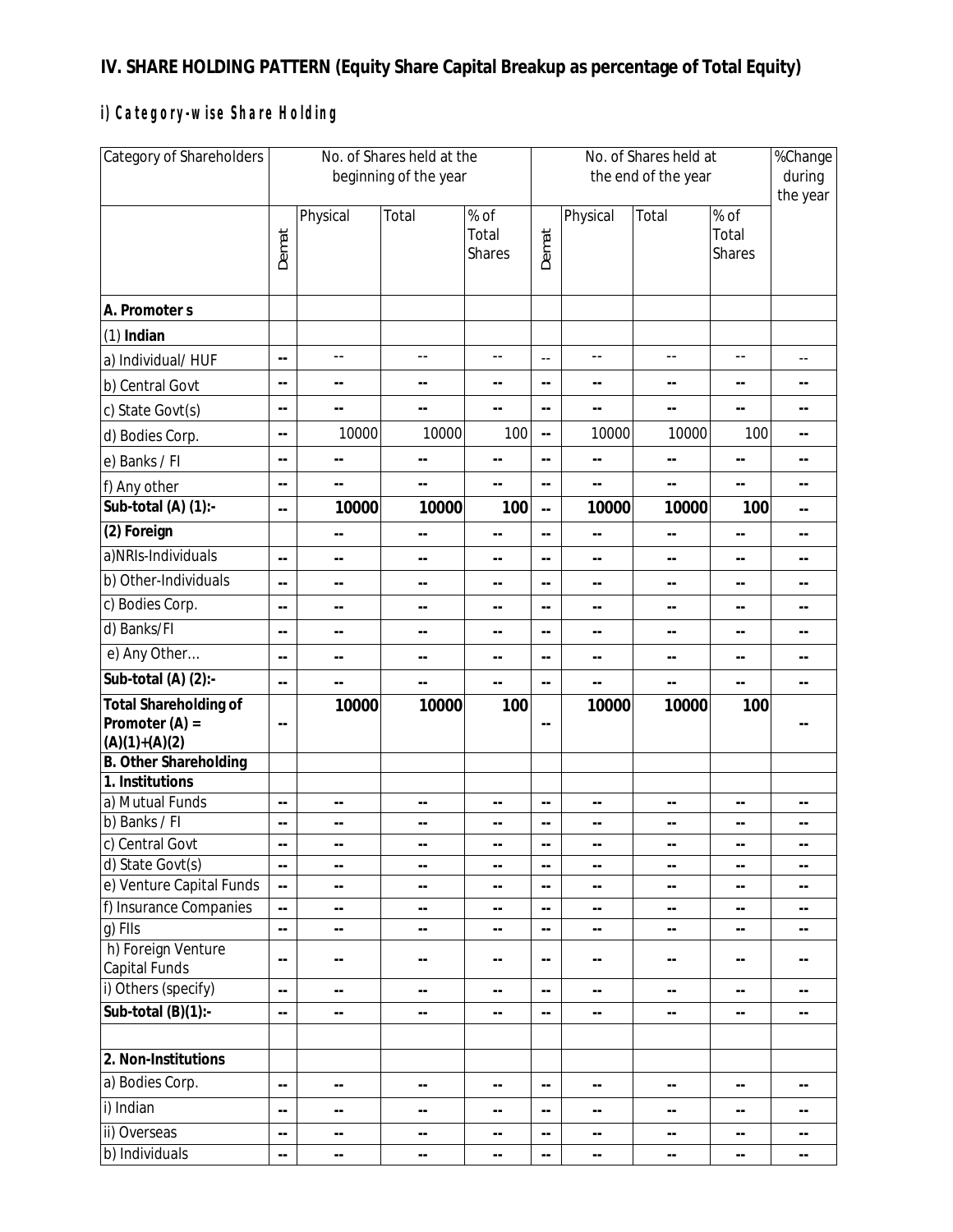| i) Individual shareholders<br>holding nominal share<br>capital upto Rs. 1 lakh | $\overline{\phantom{a}}$ |       |                          |       |       |       |       |     |  |
|--------------------------------------------------------------------------------|--------------------------|-------|--------------------------|-------|-------|-------|-------|-----|--|
| ii) Individual                                                                 |                          |       |                          |       |       |       |       |     |  |
| shareholders holding                                                           | $\overline{\phantom{a}}$ |       |                          |       |       |       |       |     |  |
| nominal share capital in                                                       |                          |       |                          |       |       |       |       |     |  |
| excess of Rs 1 lakh                                                            |                          |       |                          |       |       |       |       |     |  |
| c) Others (specify)                                                            | $-$                      | --    | $\overline{\phantom{m}}$ | --    | $- -$ | --    | --    | --  |  |
| Non Resident Indians                                                           | $-$                      | --    |                          | $-$   | $- -$ | --    |       |     |  |
| Overseas Corporate<br><b>Bodies</b>                                            | $-$                      |       |                          |       | $-$   |       |       |     |  |
| <b>Foreign Nationals</b>                                                       | $-$                      |       |                          | $- -$ | $- -$ |       |       |     |  |
| <b>Clearing Members</b>                                                        | $-$                      | --    | $ -$                     | $- -$ | $- -$ | --    | --    |     |  |
| Trusts                                                                         | $-$                      | --    |                          | $-$   | $- -$ | --    | --    |     |  |
| Foreign Bodies - D R                                                           | $\overline{a}$           | --    |                          | --    | $- -$ |       |       |     |  |
| Sub-total $(B)(2)$ :-                                                          | $-$                      | --    |                          | $-$   | $- -$ | --    | --    |     |  |
| <b>Total Shareholding</b><br>$(B)=(B)(1)+(B)(2)$                               | $-$                      |       |                          |       | --    |       |       |     |  |
| C. Shares held by                                                              |                          |       |                          |       |       |       |       |     |  |
| Custodian for GDRs &                                                           | $-$                      |       |                          |       |       |       |       |     |  |
| <b>ADRs</b>                                                                    |                          |       |                          |       |       |       |       |     |  |
| Grand Total (A+B+C)                                                            | $-$                      | 10000 | 10000                    | 100   | $-$   | 10000 | 10000 | 100 |  |

**ii. Shareholding of Promoter-**

| <b>SN</b>      | Shareholder's Name                                                                         | Shareholding at the beginning of<br>the year |                                                            |                                                                           | Shareholding at the end of the<br>year | %<br>change<br>in.                                                 |                                                               |                                           |
|----------------|--------------------------------------------------------------------------------------------|----------------------------------------------|------------------------------------------------------------|---------------------------------------------------------------------------|----------------------------------------|--------------------------------------------------------------------|---------------------------------------------------------------|-------------------------------------------|
| 1              | SecMark Holdings                                                                           | No. of<br><b>Shares</b><br>9999              | % of total<br><b>Shares</b><br>of the<br>company<br>99.99% | %of<br><b>Shares</b><br>Pledged /<br>encumbe<br>red to<br>total<br>shares | No. of<br><b>Shares</b><br>9999        | $%$ of<br>total<br><b>Shares</b><br>of the<br>compa<br>ny<br>99.9% | % of Shares<br>Pledged /<br>encumber<br>ed to total<br>shares | shareho<br>Iding<br>during<br>the<br>year |
|                | <b>Private Limited</b>                                                                     |                                              |                                                            |                                                                           |                                        |                                                                    |                                                               |                                           |
| $\overline{2}$ | Mrs. Ilaben Jasvantlal<br>Shah as nominee of<br>SecMark Holdings<br><b>Private Limited</b> |                                              | 0.01%                                                      |                                                                           |                                        | 0.01%                                                              |                                                               |                                           |
|                | <b>TOTAL</b>                                                                               | 10000                                        | 100%                                                       |                                                                           | 10000                                  | 100%                                                               |                                                               |                                           |

**iii. Change in Promoters' Shareholding (please specify, if there is no change)**

| <b>SN</b> | Shareholding at the |            | Cumulative Shareholding during the |               |  |
|-----------|---------------------|------------|------------------------------------|---------------|--|
|           | beginning           |            | Year                               |               |  |
|           | of the year         |            |                                    |               |  |
|           | No. of              | % of total | No. of                             | % of total    |  |
|           | shares              | shares of  | shares                             | shares of the |  |
|           |                     | the        |                                    | company       |  |
|           |                     | company    |                                    |               |  |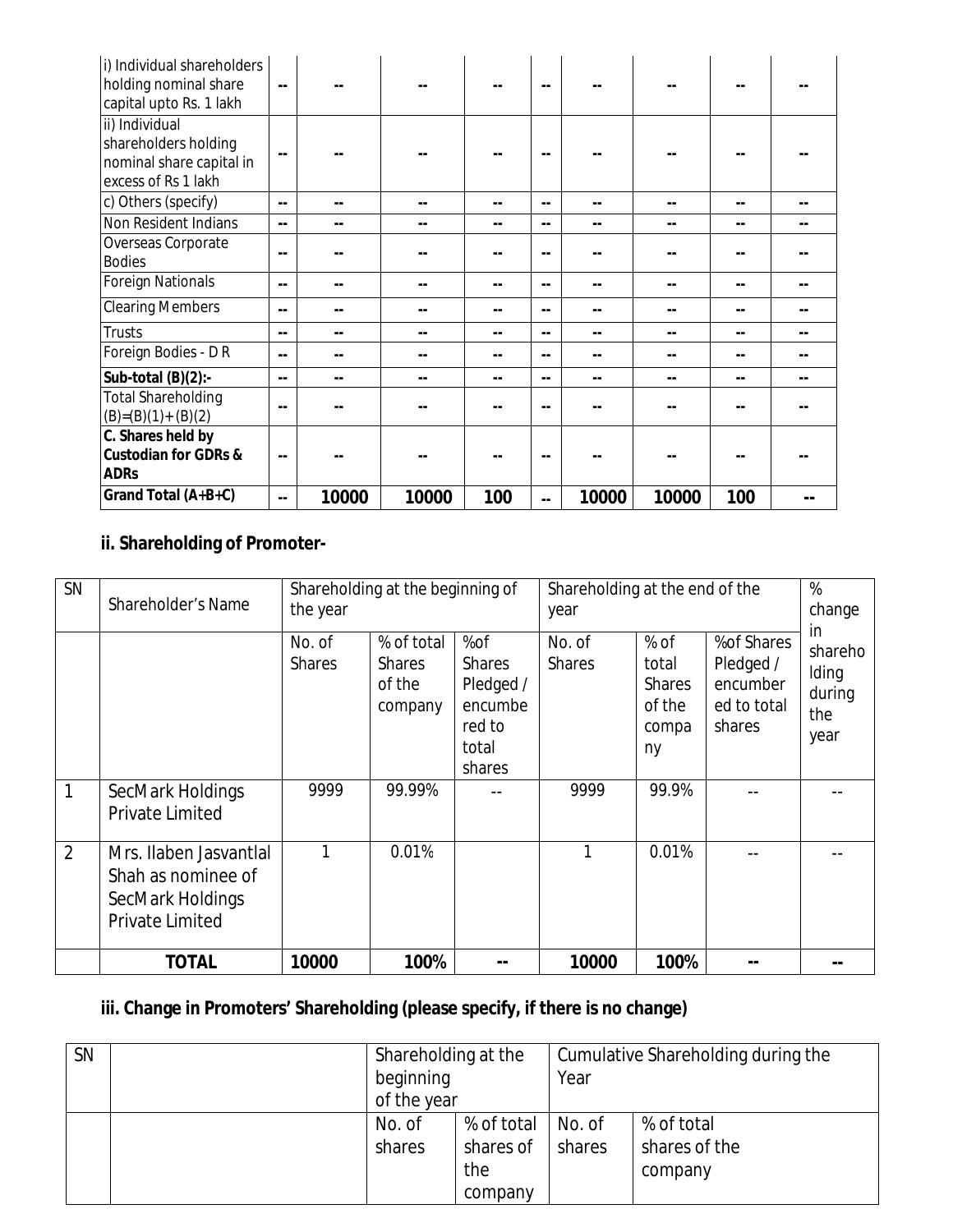| At the beginning of the year                                                                                                                                                                    | 10000 | 100% |                                                                                         |
|-------------------------------------------------------------------------------------------------------------------------------------------------------------------------------------------------|-------|------|-----------------------------------------------------------------------------------------|
| Date wise Increase / Decrease<br>in Promoters Shareholding<br>during the year specifying the<br>reasons for increase / decrease<br>(e.g. allotment /<br>transfer / bonus/ sweat equity<br>etc): |       |      | # there is no change in promoters' shareholding during the<br>financial year 2015-2016. |
| At the end of the year                                                                                                                                                                          | 10000 | 100% |                                                                                         |

**iv.) Shareholding Pattern of top ten Shareholders: (other than Directors, Promoters and Holders of GDRs and ADRs):**

| SI.<br>No. | Name | Date | Shareholding                                                                              |                                           | Increase/Decrease<br>in share-holding | Reason | Cumulative<br>Shareholding<br>$03-16$ | during the year<br>(01-04-15 to 31-       |
|------------|------|------|-------------------------------------------------------------------------------------------|-------------------------------------------|---------------------------------------|--------|---------------------------------------|-------------------------------------------|
|            |      |      | No. of Shares<br>at the<br>beginning<br>$(01-04-15/$<br>end of the<br>year (31-03-<br>16) | % of total<br>shares of<br>the<br>Company |                                       |        | No. of<br>Share                       | % of total<br>shares of<br>the<br>Company |
|            |      |      |                                                                                           |                                           |                                       |        |                                       |                                           |

# *v.) Shareholding of Directors and Key Managerial Personnel:*

| SI.<br>No.     | Name                              | Date        | Shareholding                                                                                    |                                                  | Increase/D<br>ecrease in<br>share-<br>holding | Reason | Cumulative<br>Shareholding<br>during the year<br>(01-04-15 to 31-<br>$03-16$ |                                                  |
|----------------|-----------------------------------|-------------|-------------------------------------------------------------------------------------------------|--------------------------------------------------|-----------------------------------------------|--------|------------------------------------------------------------------------------|--------------------------------------------------|
|                |                                   |             | No. of<br>Shares at<br>the<br>beginning<br>$(01-04-15)$<br>/ end of<br>the year<br>$(31-03-16)$ | % of<br>total<br>shares<br>of the<br>Compan<br>y |                                               |        | No. of<br>Share                                                              | % of<br>total<br>shares<br>of the<br>Compa<br>ny |
| 1              | Mrs. Indira<br>Vijay<br>Ramaiya   | 31-Mar-2016 |                                                                                                 | --                                               |                                               |        |                                                                              |                                                  |
| $\overline{2}$ | Mrs. Ilaben<br>Jasvantlal<br>Shah | 31-Mar-2016 |                                                                                                 |                                                  |                                               |        |                                                                              |                                                  |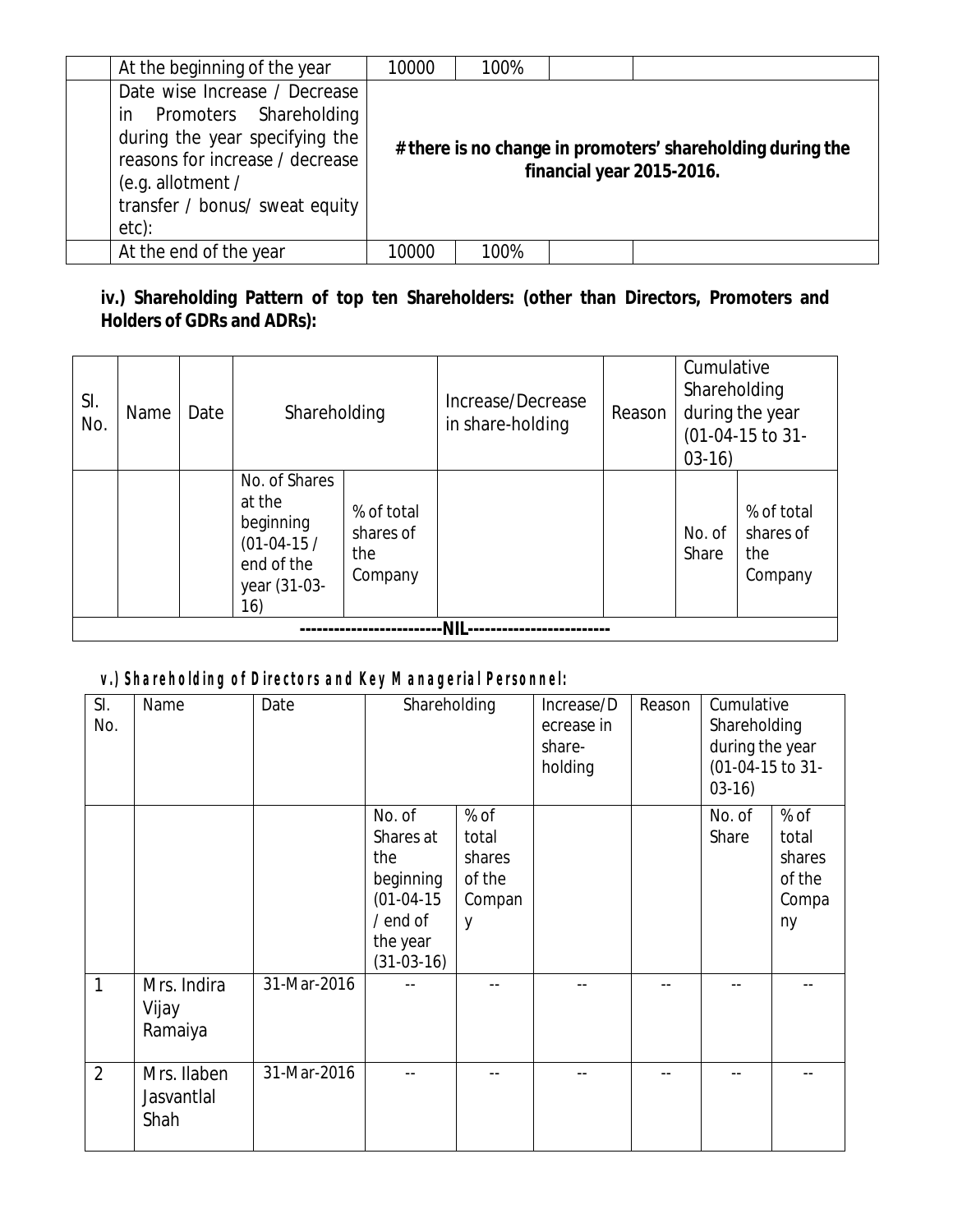| J | Mr. Ravi<br>Vijay<br>Ramaiya      | 31-Mar-2016 | --    | --    |    | $- -$ | -- |  |
|---|-----------------------------------|-------------|-------|-------|----|-------|----|--|
| 4 | Mr. Shardul<br>Jasvantlal<br>Shah | 31-Mar-2016 | $- -$ | $- -$ | -- | $- -$ |    |  |

**V. INDEBTEDNESS (Amt. in Rs.):**

**Indebtedness of the Company including interest outstanding/ accrued but not due for payment-**

|                                                        | <b>Secured Loans</b> |            |          |              |
|--------------------------------------------------------|----------------------|------------|----------|--------------|
|                                                        | excluding            | Unsecured  |          | Total        |
| Particulars                                            | deposits             | Loans      | Deposits | Indebtedness |
| Indebtedness at the beginning of the<br>financial year |                      |            |          |              |
| i) Principal Amount                                    | 0.00                 | 17741.00   | 0.00     | 17741.00     |
| ii) Interest due but not paid                          | 0.00                 | 0.00       | 0.00     | 0.00         |
| iii) Interest accrued but not due                      | 0.00                 | 0.00       | 0.00     | 0.00         |
| Total (i+ii+iii)                                       | 0.00                 | 17741.00   | 0.00     | 17741.00     |
| Change in Indebtedness during the                      |                      |            |          |              |
| financial year                                         |                      |            |          |              |
| Addition                                               | 0.00                 | 4501304.00 | 0.00     | 4501304.00   |
| Reduction                                              | 0.00                 | 0.00       | 0.00     | 0.00         |
| Net Change                                             | 0.00                 | 4501304.00 | 0.00     | 4501304.00   |
| Indebtedness at the end of the<br>financial year       |                      |            |          |              |
| i) Principal Amount                                    | 0.00                 | 4519045.00 | 0.00     | 4519045.00   |
| ii) Interest due but not paid                          | 0.00                 | 0.00       | 0.00     | 0.00         |
| iii) Interest accrued but not due                      | 0.00                 | 0.00       | 0.00     | 0.00         |
| Total (i+ii+iii)                                       | 0.00                 | 4519045.00 | 0.00     | 4519045.00   |

### **VI. REMUNERATION OF DIRECTORS AND KEY MANAGERIAL PERSONNEL**

# *A. REMUNERATION TO MANAGING DIRECTOR, WHOLE-TIME DIRECTORS AND/OR MANAGER:*

| Sr. | Particulars of | Name of MD/WTD/ Manager |  |     | <b>Total Amount</b> |
|-----|----------------|-------------------------|--|-----|---------------------|
| No  | Remuneration   |                         |  |     |                     |
|     |                | $- - -$                 |  | --- | $- - -$             |
|     |                |                         |  |     |                     |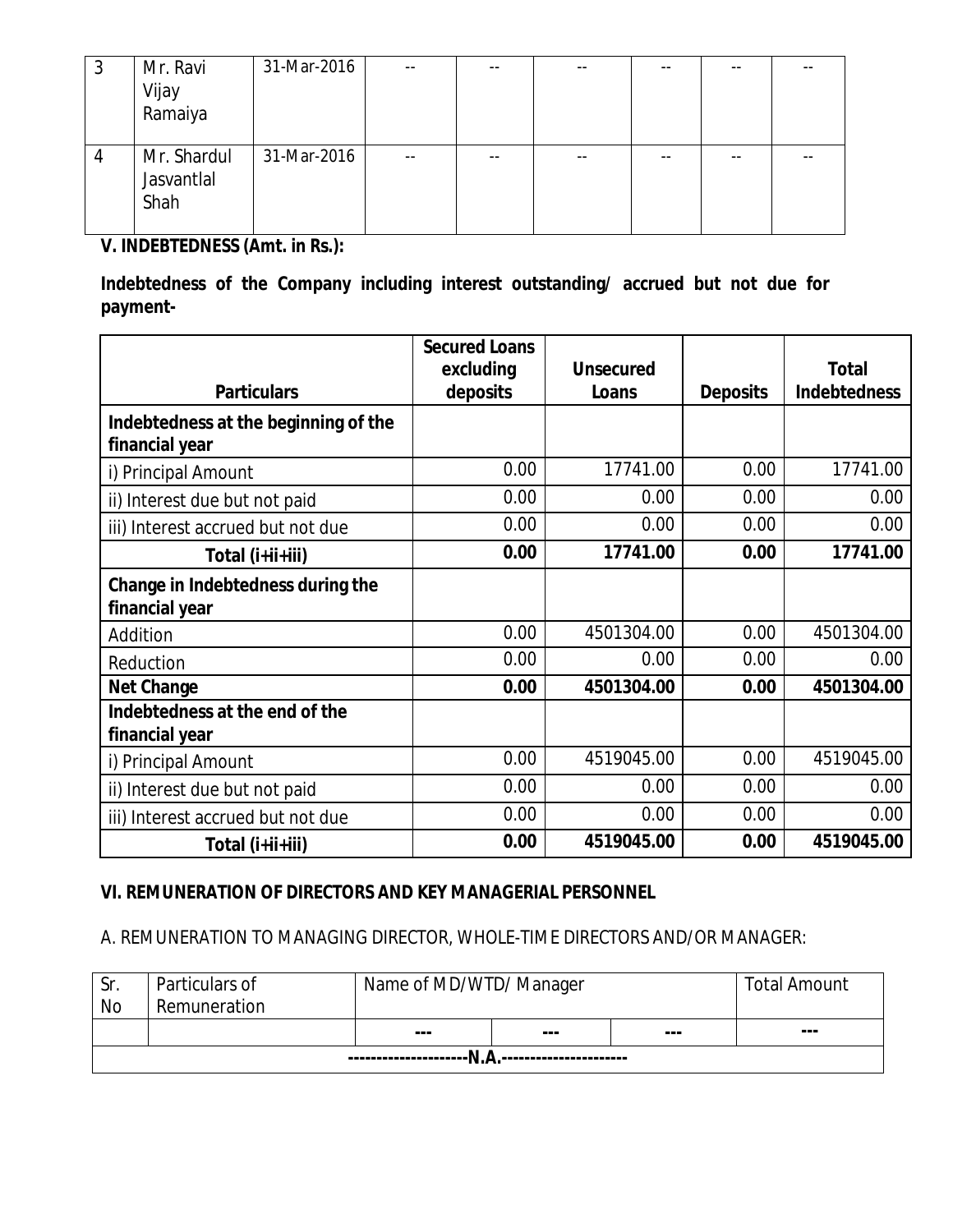### *B. REMUNERATION TO OTHER DIRECTORS:*

| SI.            | <b>Particulars of Remuneration</b>   | Fee for         | Commission | <b>Others</b> | Total     |  |
|----------------|--------------------------------------|-----------------|------------|---------------|-----------|--|
| No.            |                                      | attending board |            | (salary)      | Amount    |  |
|                |                                      |                 |            |               |           |  |
|                |                                      | committee       |            |               |           |  |
|                |                                      | meetings        |            |               |           |  |
| 1              | Independent Directors                | 0.00            | 0.00       | 0.00          | 0.00      |  |
|                | Total (1)                            | 0.00            | 0.00       | 0.00          | 0.00      |  |
| $\overline{2}$ | <b>Other Non-Executive Directors</b> |                 |            |               |           |  |
| 1.             | Mrs. Indira Vijay Ramaiya            | 420000.00       | 0.00       | 0.00          | 420000.00 |  |
| 2.             | Mrs. Ilaben Jasvantlal Shah          | 360000.00       | 0.00       | 0.00          | 360000.00 |  |
|                | TOTAL(2)                             | 0.00            | 0.00       | 0.00          | 0.00      |  |
|                | Total $(B)=(1+2)$                    | 780000.00       | 0.00       | 0.00          | 780000.00 |  |
|                | <b>Total Managerial Remuneration</b> | 780000.00       | 0.00       | 0.00          | 780000.00 |  |
|                | Overall Ceiling as per the Act       | N.A             |            |               |           |  |

### C. *REMUNERATION KEY MANAGERIAL PERSONNEL OTHER THAN MD/MANAGER/WTD*:

| SI.       | Particulars of | Key Managerial Personnel |                      |            | Total  |
|-----------|----------------|--------------------------|----------------------|------------|--------|
| <b>No</b> | Remuneration   |                          |                      |            | Amount |
|           |                | CEO                      | Company<br>Secretary | <b>CFO</b> |        |
|           |                |                          | -N.A                 |            |        |

**VII. PENALTIES / PUNISHMENT/ COMPOUNDING OF OFFENCES:**

**There were no penalties, punishment or compounding of offences during the year ended March 31, 2016.**

> By Order of the Board of Directors, For, SECMARK CONSULTANCY PRIVATE LIMITED

Date: 22.08.2016 Place: Mumbai.

Sd/- Ilaben Jasvantlal Shah Chairman (DIN[: 00957906\)](http://www.mca.gov.in/mcafoportal/companyLLPMasterData.do)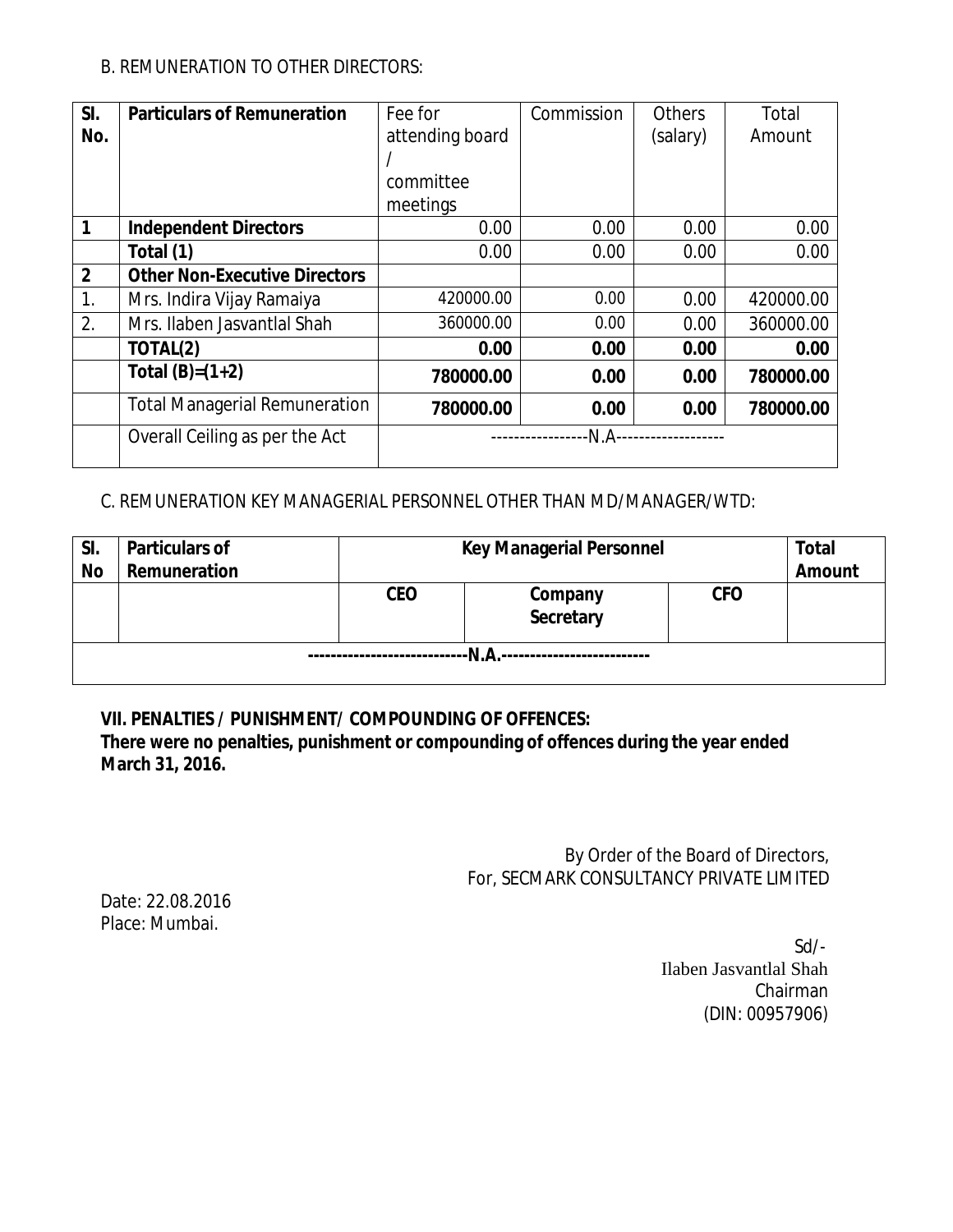532/533 ARUN CHAMBERS, TARDEO MAIN ROAD. TARDEO, MUMBAI-400 007. Tel.: 40054210 E mail: krparikh@hotmail.com

#### **INDEPENDENT AUDITOR'S REPORT**

#### TO THE MEMBERS OF SECMARK CONSULTANCY PRIVATE LIMITED

#### **Report on the Financial Statements**

We have audited the accompanying financial statements of SECMARK CONSULTANCY PRIVATE LIMITED, which comprise the Balance Sheet as at 31<sup>st</sup> March, 2016, the Statement of Profit and Loss for the year then ended, and a summary of the significant accounting policies and other explanatory information.

#### Management's Responsibility for the Financial Statements

The Company's Board of Directors is responsible for the matters stated in Section 134(5) of the Companies Act, 2013 ("the Act") with respect to the preparation of these financial statements that give a true and fair view of the financial position, financial performance of the Company in accordance with the accounting principles generally accepted in India, including the Accounting Standards specified under Section 133 of the Act, read with Rule 7 of the Companies (Accounts) Rules, 2014. This responsibility also includes maintenance of adequate accounting records in accordance with the provisions of the Act for safeguarding the assets of the Company and for preventing and detecting frauds and other irregularities; selection and application of appropriate accounting policies; making judgments and estimates that are reasonable and prudent; and design, implementation and maintenance of adequate internal financial controls, that were operating effectively for ensuring the accuracy and completeness of the accounting records, relevant to the preparation and presentation of the financial statements that give a true and fair view and are free from material misstatement, whether due to fraud or error.

#### **Auditor's Responsibility**

Our responsibility is to express an opinion on these financial statements based on our audit.

We have taken into account the provisions of the Act, the accounting and auditing standards and matters which are required to be included in the audit report under the provisions of the Act and the Rules made there under.

We conducted our audit in accordance with the Standards on Auditing specified under Section 143(10) of the Act. Those Standards require that we comply with ethical requirements and plan and perform the audit to obtain reasonable assurance about whether the financial statements are free from material misstatement.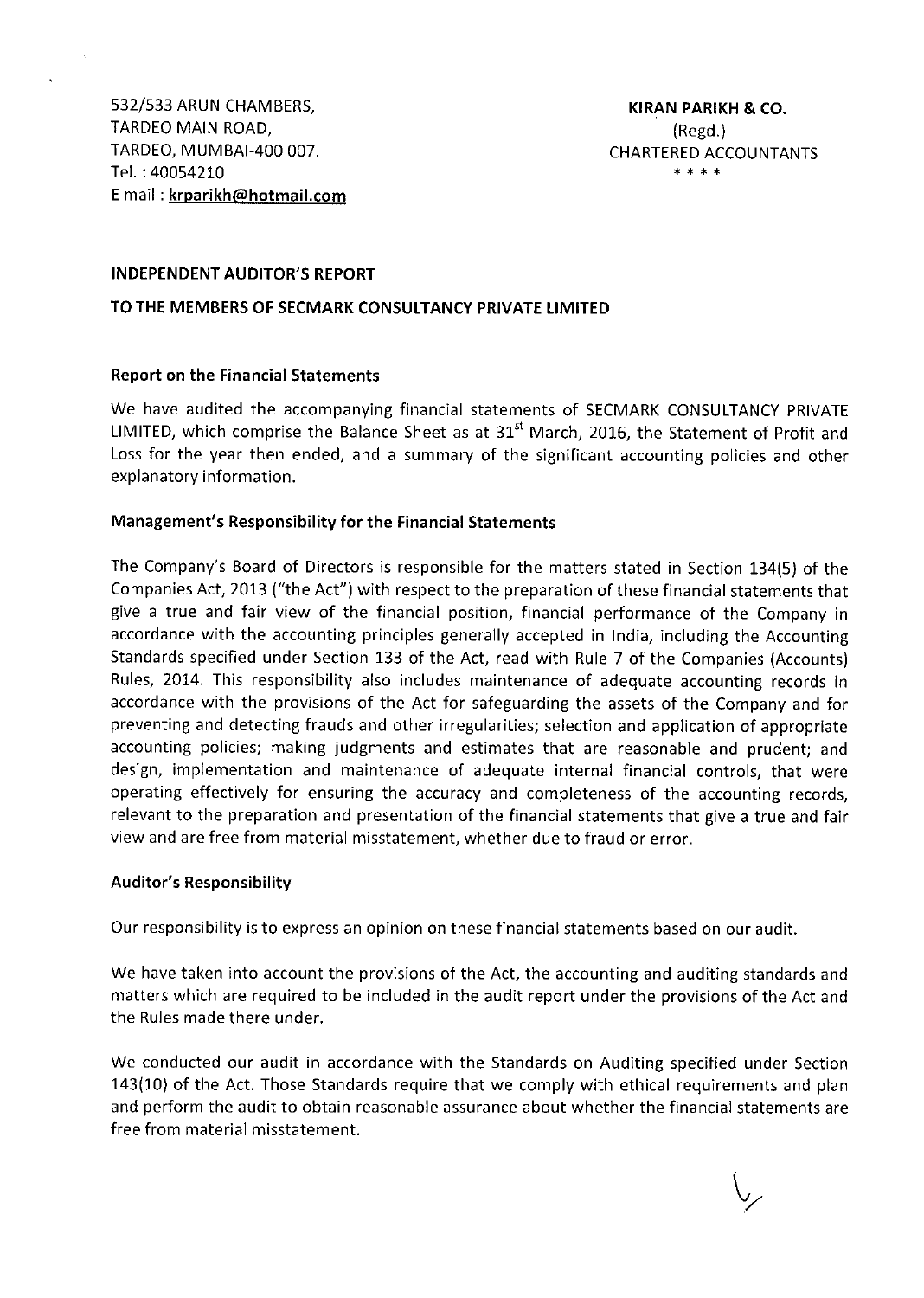An audit involves performing procedures to obtain audit evidence about the amounts and the disclosures in the financial statements. The procedures selected depend on the auditor's judgment, including the assessment of the risks of material misstatement of the financial statements, whether due to fraud or error. In making those risk assessments, the auditor considers internal financial control relevant to the Company's preparation of the financial statements that give a true and fair view in order to design audit procedures that are appropriate in the circumstances, but not for the purpose of expressing an opinion on whether the Company has in place an adequate internal financial controls system over financial reporting and the operating effectiveness of such controls. An audit also includes evaluating the appropriateness of the accounting policies used and the reasonableness of the accounting estimates made by the Company's Directors, as well as evaluating the overall presentation of the financial statements.

We believe that the audit evidence we have obtained is sufficient and appropriate to provide a basis for our audit opinion on the financial statements.

#### Opinion

In our opinion and to the best of our information and according to the explanations given to us, the aforesaid financial statements give the information required by the Act in the manner so required and give a true and fair view in conformity with the accounting principles generally accepted in India, of the state of affairs of the Company as at 31<sup>st</sup> March, 2016, and its profit for the year ended on that date.

#### Report on Other Legal and Regulatory Requirements

- 1. Companies (Auditor's Report) Order, 2015 ("the Order") issued by the Central Government of India in terms of sub-section (11) of section 143 of the Act is not applicable to the company.
- 2. As required by Section 143(3) of the Act, we report that:
	- (a) We have sought and obtained all the information and explanations which to the best of our knowledge and belief were necessary for the purposes of our audit.
	- (b) In our opinion, proper books of account as required by law have been kept by the Company so far as it appears from our examination of those books
	- (c) The company does not have any branch and therefore, Section143 (8) of the Act is not applicable.
	- (d) The Balance Sheet and the Statement of Profit and Loss dealt with by this Report are in agreement with the books of account and with the accounts of the branches.
	- (e) In our opinion, the aforesaid financial statements comply with the Accounting Standards specified under Section 133 of the Act, read with Rule 7 of the Companies (Accounts) Rules, 2014.
	- (f) On the basis of the written representations received from the directors as on 31<sup>st</sup>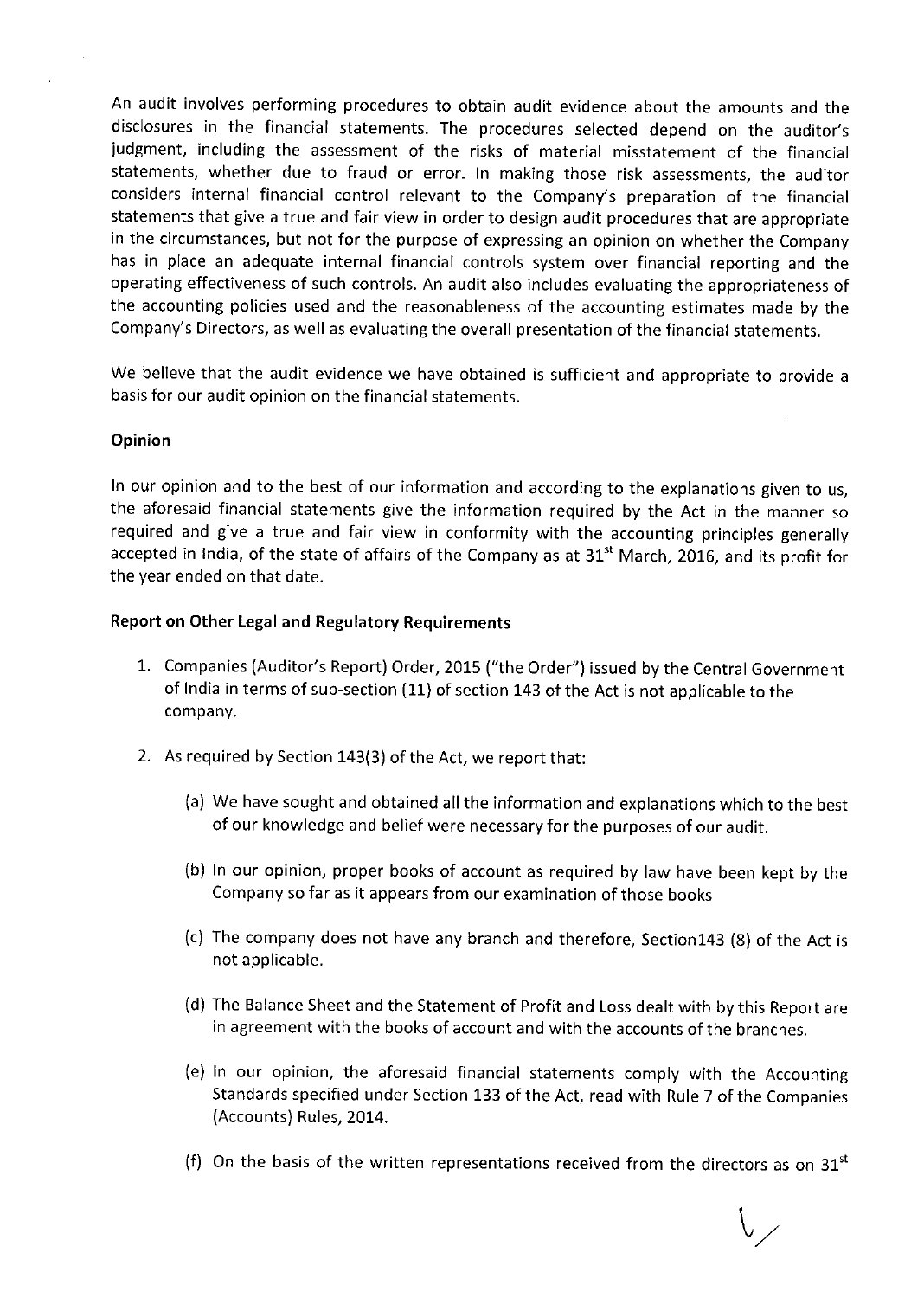March, 2016, taken on record by the Board of Directors, none of the directors is disqualified as on 31<sup>st</sup> March, 2016 from being appointed as a director in terms of Section 164 (2) of the Act.

- (h) With respect to the other matters to be included in the Auditor's Report in accordance with Rule 11 of the Companies (Audit and Auditors) Rules, 2014, in our opinion and to the best of our information and according to the explanations given to us:
	- i. The Company does not have any pending litigations which would impact its financial position
	- ii. The Company did not have any long-term contracts including derivative contracts for which there were any material foreseeable losses.
	- iii. There were no amounts which were required to be transferred to the Investor Education and Protection Fund by the Company.

For Kiran Parikh & Co **Chartered Accountants** FRN: 105189W

**Rroprietar** 

M. No.: 038218 Place: Mumbai Date: 22<sup>nd</sup> August, 2016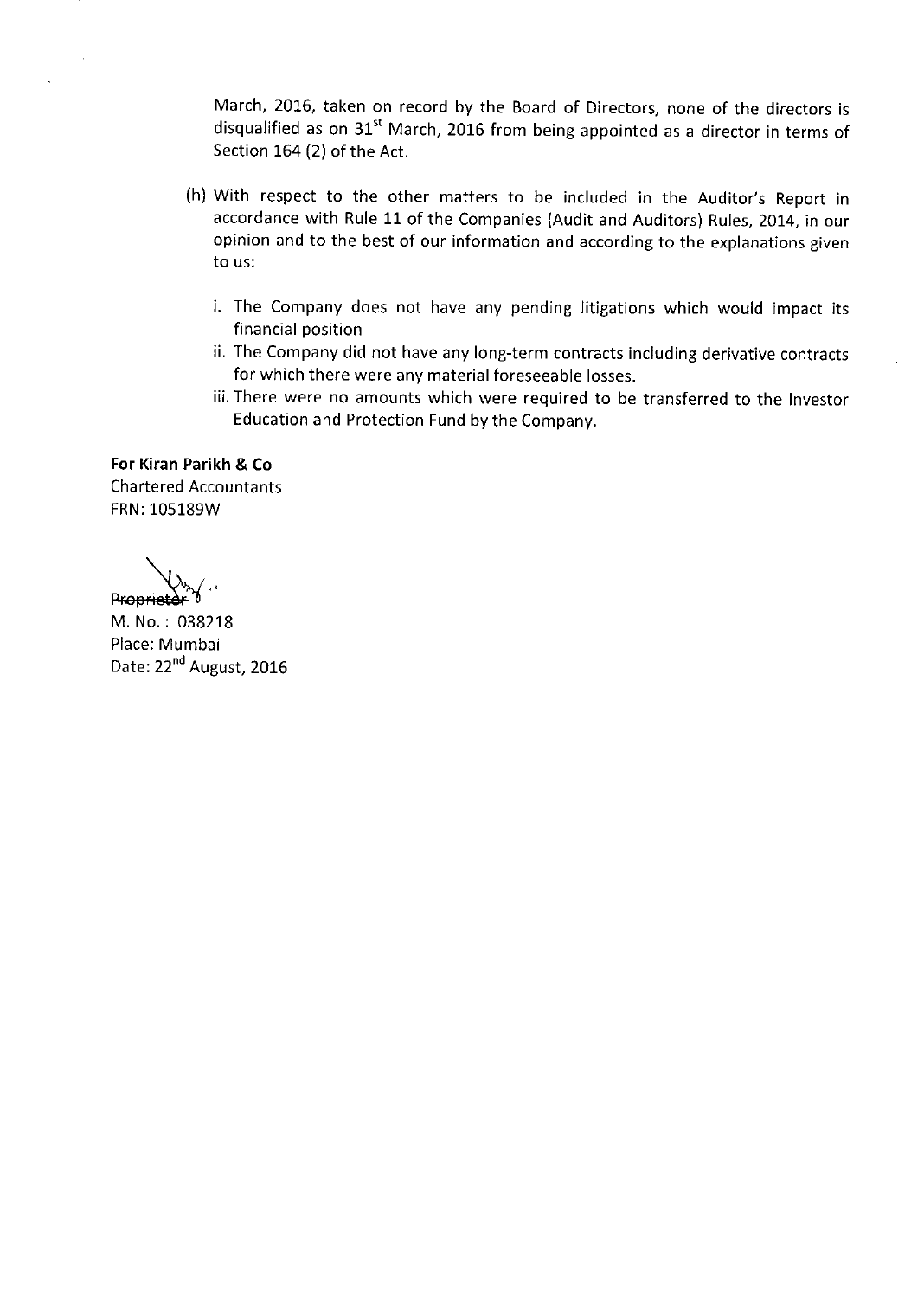#### **Annexure A to the Auditors' Report**

(Referred to in paragraph 1 under 'Report on Other Legal and Regulatory Requirements' section of our report of even date)

- 1. (a) The Company has maintained proper records showing full particulars, including the quantitative details and situation of fixed assets.
	- (b) As informed, some of the fixed assets were physically verified during the period by the management in accordance with programme of verification, which in our opinion provides for physical verification of all the fixed assets at reasonable intervals. According to the information and explanations given to us, no material discrepancies were noticed on such verification.
	- (c) Fixed assets disposed off during the period, in our opinion, do not constitute substantial part of Fixed Assets of the Company and such disposal has not affected the going concern status of the company.
- 2. The company does not any inventory at the end of the year
- 3. The Company has neither granted nor taken any loans, secured or unsecured, to companies, firms or other parties covered in the register maintained under section 189 of the Companies Act, 2013. Accordingly, clauses 3(iii)(b) to (iii)(d) of paragraph of the Order are not applicable to the Company.
- 4. In our opinion and according to the information and explanations given to us, there is adequate internal control system commensurate with the size of the Company and the nature of its business with regard to purchase of inventories, fixed assets and with regard to sale of goods & services. We have not come across any major weakness in the internal control during the course of the audit.
- 5. The company has not accepted any deposits from the public.
- 6. The central Government has not prescribed maintenance of cost records under section 148(1) of the Companies Act, 2013.
- 7. (a) The Company has been generally regular in depositing undisputed dues, including Provident Fund, Investor Education and Protection Fund, Employees' State Insurance, Income-tax, Sales Tax, Wealth Tax, Service Tax and other material statutory dues applicable to it with the appropriate authorities.
	- (b) There were no undisputed amounts payable in respect of Provident Fund, Investor Education and Protection Fund, Employees' State Insurance, Income-tax, Sales Tax, Wealth Tax, Service Tax and other material statutory dues in arrears as at March 31, 2016 for a period of more than six months from the date they become payable.
	- (c) According to the information and explanations given to us, there are no dues of Incometax, Sales Tax, Service Tax and Custom Duty, which have not been deposited with the appropriate authorities on account of any dispute.
- 8. The Company has not defaulted in repayment of funds to financial institutions or banks or debenture holders.
- 9. The Company has not given any guarantees for loans taken by others from banks or financial institutions.
- 10. The Company did not have any term loans outstanding during the period ended 31<sup>st</sup> March 2016.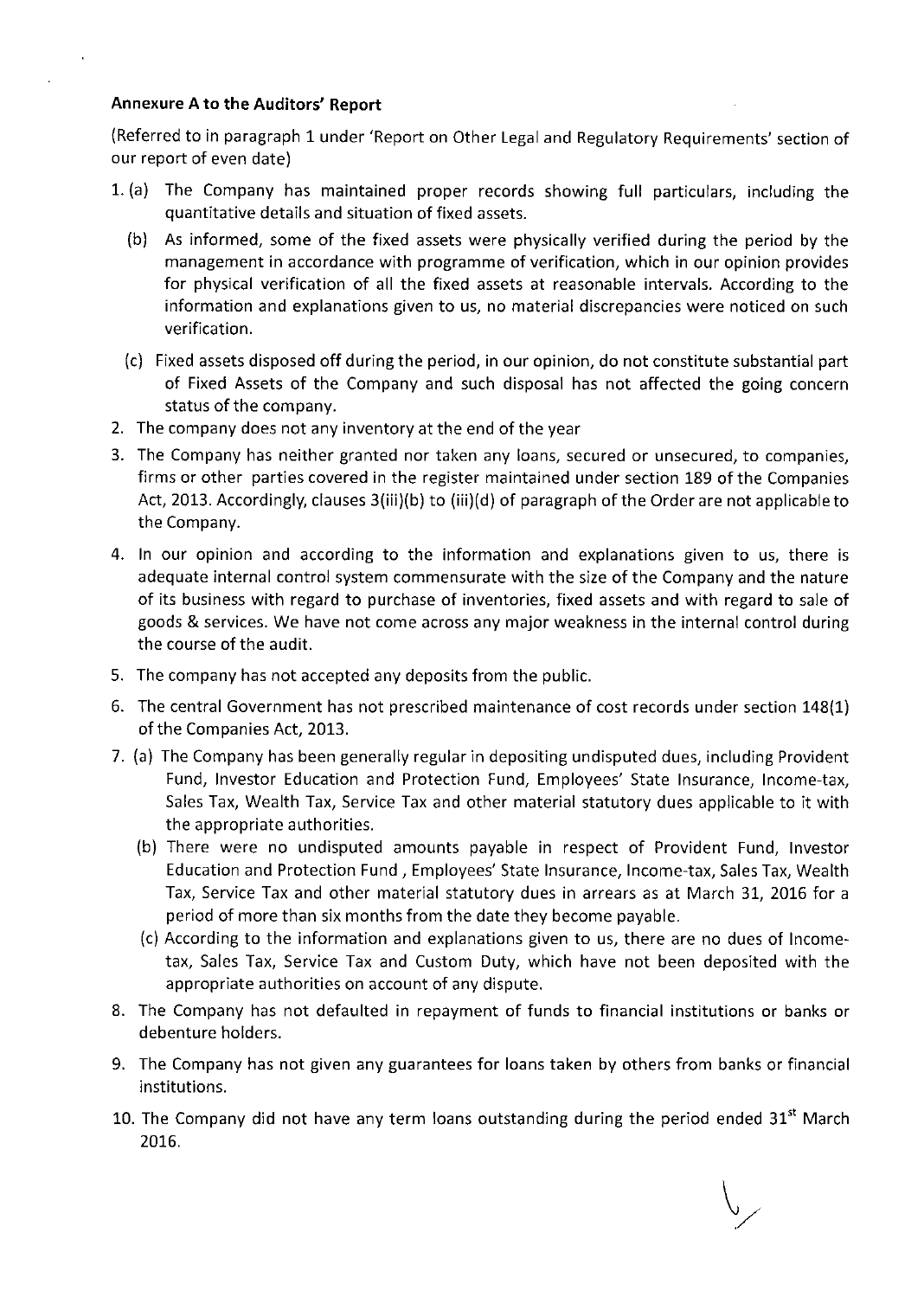11. According to the information and explanations given to us, no fraud on or by the Company has been noticed or reported during the course of our audit.

-11

For Kiran Parikh & Co.. **Chartered Accountants** FRN No. : 105189W

ฟ⊷

**Kiran Parikh** Partner M No. 038218 Mumbai Date: 22<sup>nd</sup> August, 2016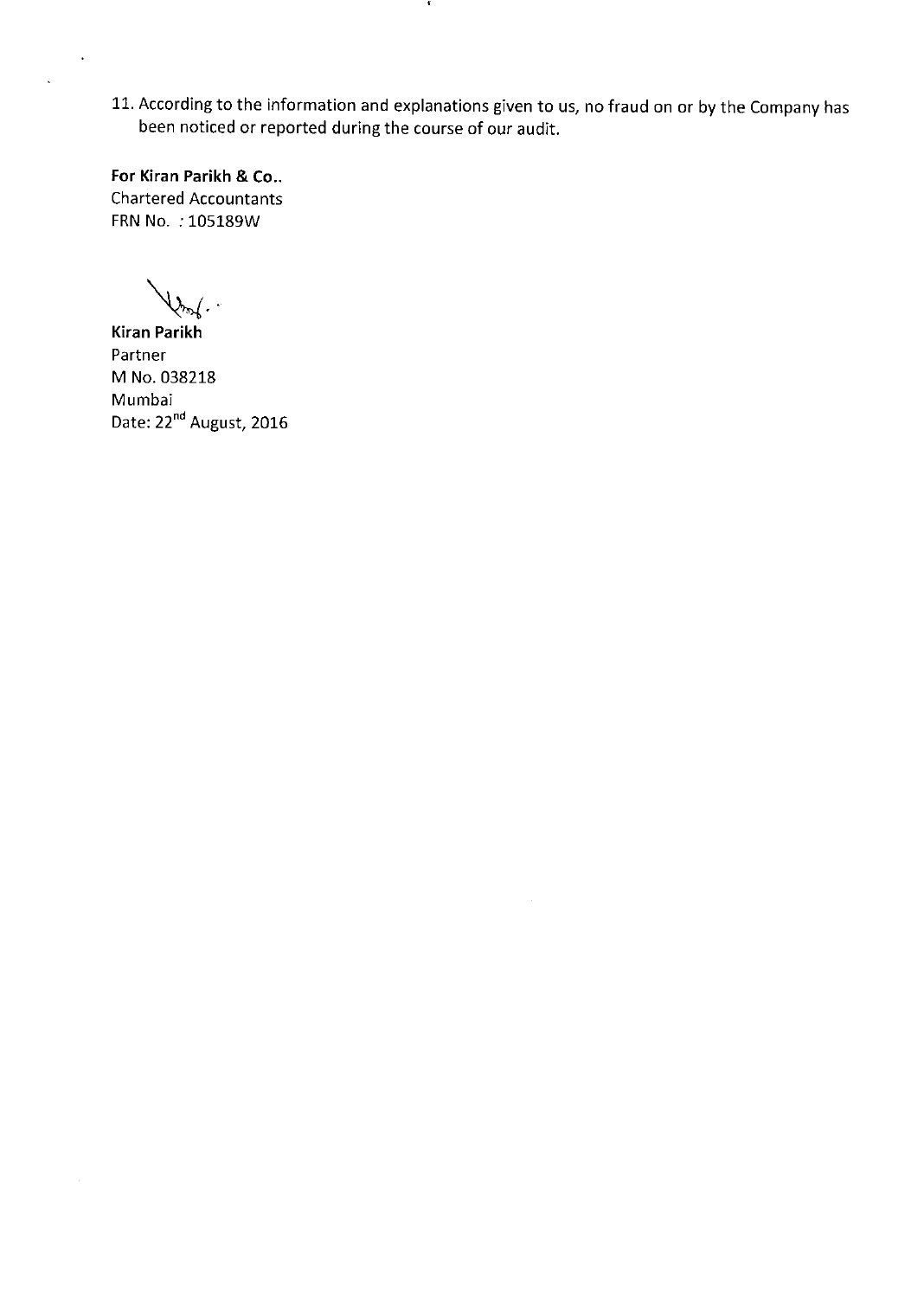### "Annexure B" to the Independent Auditor's Report of Secmark Consultancy Pvt. Ltd. as of March 31, 2016

### Report on Internal Financial Control under clause (i) of sub section 3 of section 143 of the **Companies Act, 2013**

We have audited the internal financial controls over financial reporting of Secmark Consultancy Pvt. Ltd. as of March 31, 2016 in conjunction with our audit of the standalone financial statements of the Company for the year ended on that date.

#### Management's Responsibility for Internal Financial Controls

Secmark Consultancy Pvt. Ltd. management is responsible for establishing and maintaining internal financial controls based on the internal control over financial reporting criteria established by the Company considering the essential components of internal control stated in the Guidance Note on Audit of Internal Financial Controls over Financial Reporting issued by the Institute of Chartered Accountants of India.

These responsibilities include the design, implementation and maintenance of adequate internal financial controls that were operating effectively for ensuring the orderly and efficient conduct of its business, including adherence to company's policies, the safeguarding of its assets, the prevention and detection of frauds and errors, the accuracy and completeness of the accounting records, and the timely preparation of reliable financial information, as required under the Companies Act, 2013.

#### **Auditors' Responsibility**

Our responsibility is to express an opinion on the Secmark Consultancy Pvt. Ltd. Internal financial controls over financial reporting based on our audit. We conducted our audit in accordance with the Guidance Note on Audit of Internal Financial Controls Over Financial Reporting (the "Guidance Note") and the Standards on Auditing, issued by ICAI and deemed to be prescribed under section 143(10) of the Companies Act, 2013, to the extent applicable to an audit of internal financial controls, both applicable to an audit of Internal Financial Controls and, both issued by the Institute of Chartered Accountants of India. Those Standards and the Guidance Note require that we comply with ethical requirements and plan and perform the audit to obtain reasonable assurance about whether adequate internal financial controls over financial reporting was established and maintained and if such controls operated effectively in all material respects.

Our audit involves performing procedures to obtain audit evidence about the adequacy of the internal financial controls system over financial reporting and their operating effectiveness. Our audit of internal financial controls over financial reporting included obtaining an understanding of internal financial controls over financial reporting, assessing the risk that a material weakness exists, and testing and evaluating the design and operating effectiveness of internal control based on the assessed risk. The procedures selected depend on the auditor's judgment, including the assessment of the risks of material misstatement of the financial statements, whether due to fraud or error.

We believe that the audit evidence we have obtained is sufficient and appropriate to provide a basis for our audit opinion on the Secmark Consultancy Pvt. Ltd. internal financial controls system over financial reporting.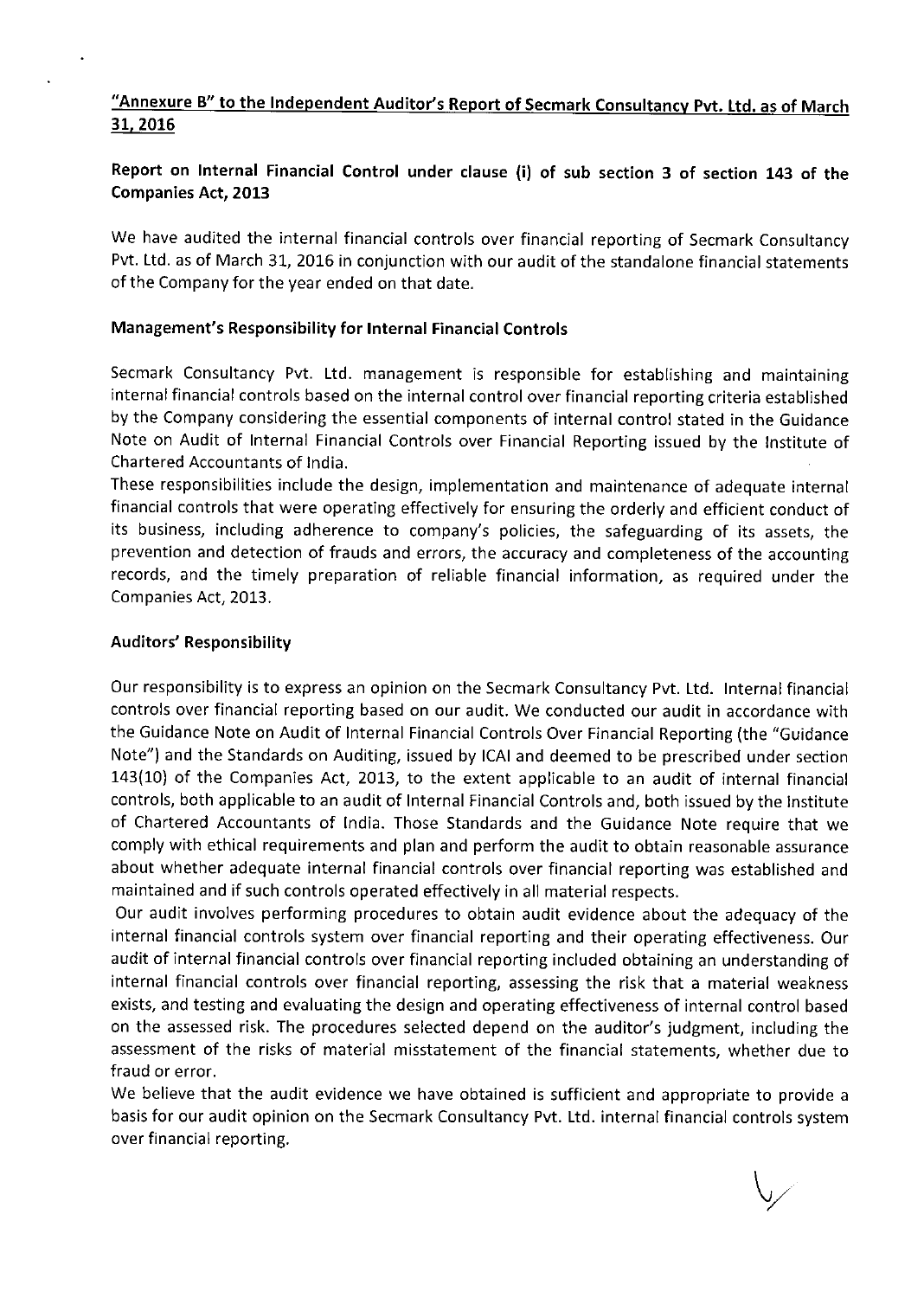#### Meaning of Internal Financial Controls over Financial Reporting

Secmark Consultancy Pvt. Ltd. internal financial control over financial reporting is a process designed to provide reasonable assurance regarding the reliability of financial reporting and the preparation of financial statements for external purposes in accordance with generally accepted accounting principles. Secmark Consultancy Pvt. Ltd. internal financial control over financial reporting includes those policies and procedures that (1) pertain to the maintenance of records that, in reasonable detail, accurately and fairly reflect the transactions and dispositions of the assets of the company; (2) provide reasonable assurance that transactions are recorded as necessary to permit preparation of financial statements in accordance with generally accepted accounting principles, and that receipts and expenditures of the company are being made only in accordance with authorizations of management and directors of the company; and (3) provide reasonable assurance regarding prevention or timely detection of unauthorized acquisition, use, or disposition of the company's assets that could have a material effect on the financial statements.

### Inherent Limitations of Internal Financial Controls over Financial Reporting

Because of the inherent limitations of internal financial controls over financial reporting, including the possibility of collusion or improper management override of controls, material misstatements due to error or fraud may occur and not be detected. Also, projections of any evaluation of the internal financial controls over financial reporting to future periods are subject to the risk that the internal financial control over financial reporting may become inadequate because of changes in conditions, or that the degree of compliance with the policies or procedures may deteriorate.

#### Opinion

In our opinion Secmark Consultancy Pvt. Ltd.has, in all material respects, an adequate internal financial controls system over financial reporting and such internal financial controls over financial reporting were operating effectively as at March 31, 2016, based on "the internal control over financial reporting criteria established by Secmark Consultancy Pvt. Ltd. considering the essential components of internal control stated in the Guidance Note on Audit of Internal Financial Controls Over Financial Reporting issued by the Institute of Chartered Accountants of India.

For Kiran Parikh & Co., **Chartered Accountants** FRN No.: 105189W

**Kiran Parikh** Partner M No. 038218 Mumbai Date: 22<sup>nd</sup> August 2016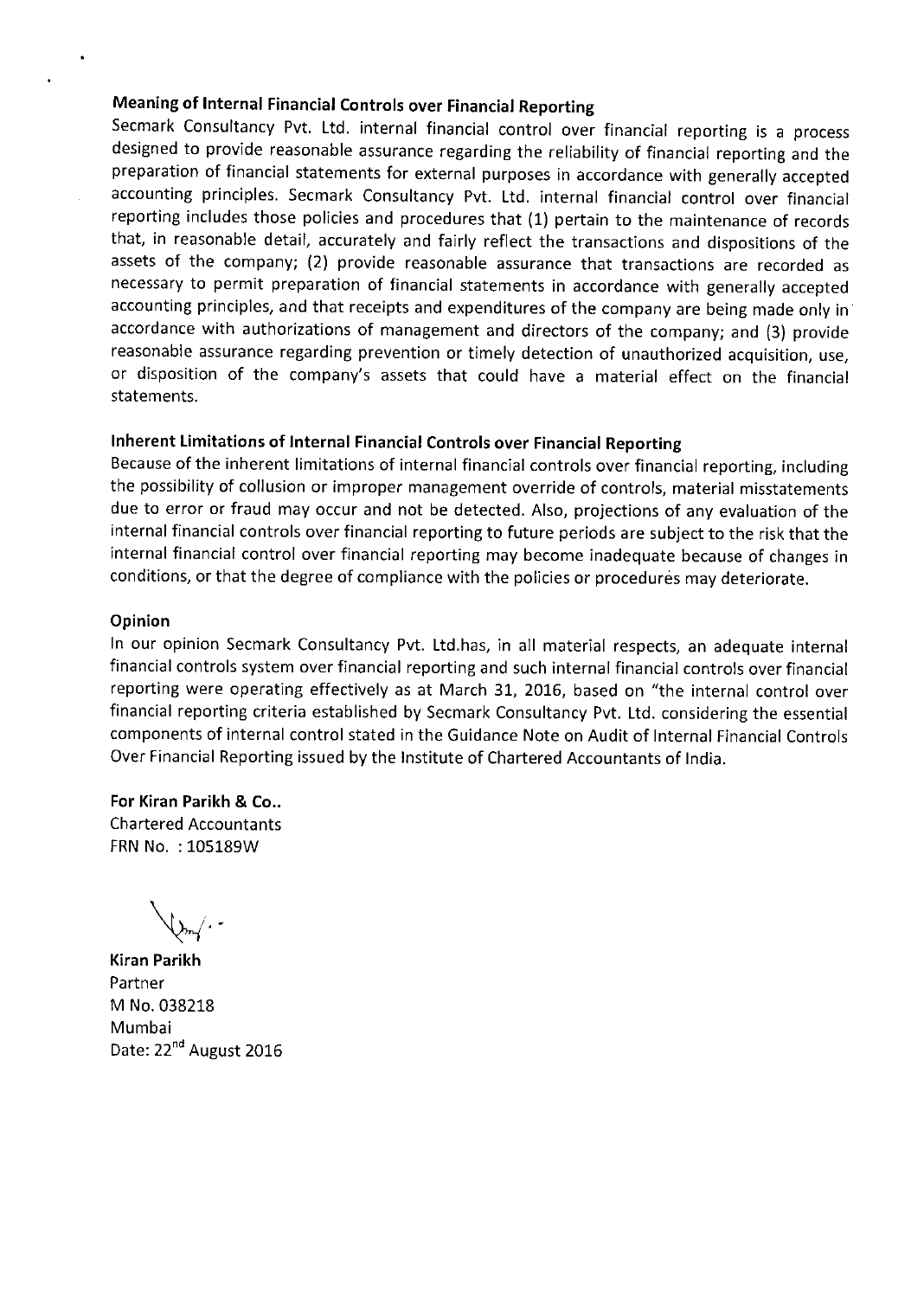### **Secmark Consultancy Pvt. Ltd.**

|      | Balance Sheet as at 31-Mar-2016        |                |                   | In (Rupees) |                   |         |
|------|----------------------------------------|----------------|-------------------|-------------|-------------------|---------|
|      | Particulars                            | Note No.       | as at 31-Mar-2016 |             | as at 31-Mar-2015 |         |
| II.  | <b>EQUITY AND LIABILITIES</b>          |                |                   |             |                   |         |
|      | 1 Shareholders' Funds                  |                |                   | 8678925     |                   | 4717780 |
|      | (a) Share Capital                      |                | 100000            |             | 100000            |         |
|      | (b) Reserves and Surplus               | 2              | 8578925           |             | 4617780           |         |
|      | 2 Current Liabilities                  |                |                   | 7472777     |                   | 2729290 |
|      | (a) Short-Term Borrowings              | 3              | 4519045           |             | 17741             |         |
|      | (b) Trade Payables                     | 4              | 53700             |             | 171417            |         |
|      | (c) Other Current Liabilities          | 5              | 126971            |             | 175749            |         |
|      | (d) Short-Term Provisions              | 6              | 2773061           |             | 2364383           |         |
|      | Total                                  |                |                   | 16151702    |                   | 7447070 |
| III. | <b>ASSETS</b>                          |                |                   |             |                   |         |
|      | 1 Non-Current Assets                   |                |                   | 1277055     |                   | 198376  |
|      | (a) Fixed Assets                       | $\overline{7}$ | 764055            |             | 185376            |         |
|      | (i) Tangible Assets                    |                | 764055            |             | 185376            |         |
|      | (b) Non-Current Investments            | 8              | 500000            |             |                   |         |
|      | (c) Long-Term Loans and Advances       | 9              | 13000             |             | 13000             |         |
|      | 2 Current Assets                       |                |                   | 14874647    |                   | 7248694 |
|      | (a) Trade receivables                  | 10             | 2162984           |             | 2641631           |         |
|      | (b) Cash and Cash Equivalents          | 11             | 8750310           |             | 992232            |         |
|      | (c) Short-Term Loans and Advances      | 12             | 1557000           |             | 1090000           |         |
|      | (d) Other Current Assets               | 13             | 2404353           |             | 2524831           |         |
|      | Total                                  |                |                   | 16151702    |                   | 7447070 |
|      | <b>Significant Accounting Policies</b> | 19             |                   |             |                   |         |

The Notes referred to above form an integral part of the Balance Sheet.

-anti

As per our report of even date

For Kiran Parikh & Co. **Chartered Accountants** Firm Registration No. 105189W

**CA Kiran Parikh** Partner Membership No. 38218

Place: Mumbai Date: 22-Aug-2016

For and On behalf of the Board Secmark Consultancy Pvt. Ltd. HaJshah Ila Shah ×

Director

I. V. Ranneijec Indira Ramaiya

**Director** 

Place: Mumbai Date: 22-Aug-2016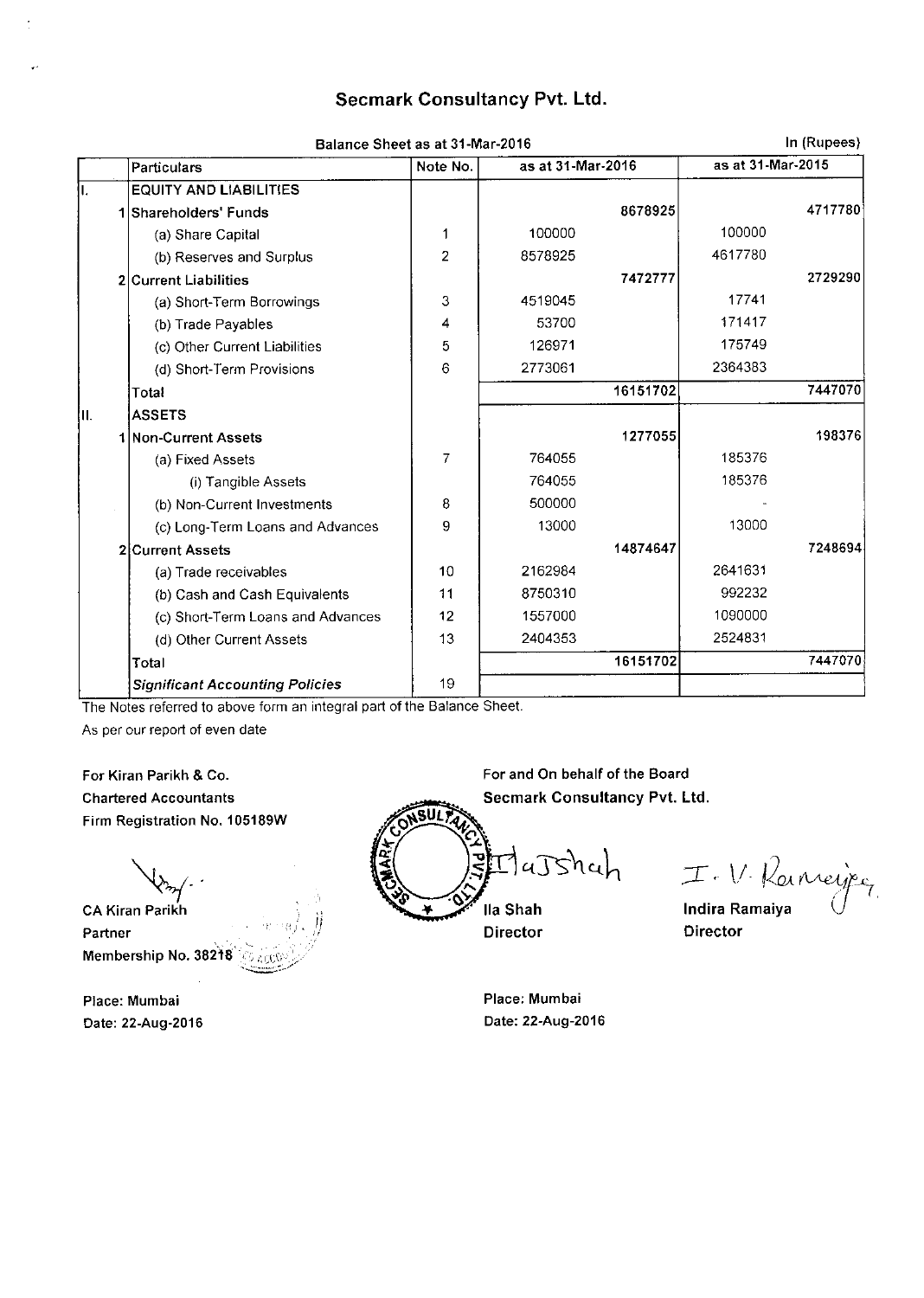### Secmark Consultancy Pvt. Ltd.

|            | In (Rupees)<br>Statement of Profit and Loss for the year ended 31-Mar-2016 |                 |                                    |                              |  |  |
|------------|----------------------------------------------------------------------------|-----------------|------------------------------------|------------------------------|--|--|
| Sr.<br>No. | Particulars                                                                | No.             | Note 1-Apr-2015 to 31-<br>Mar-2016 | 1-Apr-2014 to<br>31-Mar-2015 |  |  |
|            | <b>Revenue from Operations</b>                                             | 14              | 19540699                           | 15839202                     |  |  |
|            | II Other Income                                                            |                 |                                    |                              |  |  |
|            | $III$   TOTAL REVENUE (1 + 11)                                             |                 | 19540699                           | 15839202                     |  |  |
|            | <b>IVIEXPENSES</b>                                                         |                 |                                    |                              |  |  |
|            | <b>Employee Benefit Expenses</b>                                           | 15              | 9205134                            | 8129903                      |  |  |
|            | <b>Finance Costs</b>                                                       | 16              | 46616                              | 665                          |  |  |
|            | Depreciation and Amortization Expenses                                     | 17              | 274753                             | 117141                       |  |  |
|            | Other Expenses                                                             | 18              | 4281713                            | 2979158                      |  |  |
|            | <b>TOTAL EXPENSES</b>                                                      |                 | 13808217                           | 11226867                     |  |  |
|            | V Profit before Exceptional and Extraordinary Items and<br>Tax (III-IV)    |                 | 5732482                            | 4612335                      |  |  |
|            | VI Exceptional Items                                                       |                 |                                    | 4612335                      |  |  |
|            | VII Profit before Extraordinary Items and Tax                              |                 | 5732482                            |                              |  |  |
|            | VIII Extraordinary Items                                                   |                 |                                    |                              |  |  |
|            | IX Profit Before Tax                                                       |                 | 5732482                            | 4612335                      |  |  |
|            | X Tax Expense                                                              |                 |                                    |                              |  |  |
|            | <b>Current Tax</b>                                                         |                 | 1771337                            | 1425212                      |  |  |
|            | Deferred Tax                                                               |                 |                                    |                              |  |  |
|            | XI Profit/(Loss) for the period from Continuing<br>Operations(IX-X)        |                 | 3961145                            | 3187124                      |  |  |
|            | XII Profit/(Loss) from Discontinuing Operations                            |                 |                                    |                              |  |  |
|            | XIII Tax Expense of Discontinuing Operations                               |                 |                                    |                              |  |  |
|            | XIV Profit/(Loss) from Discontinuing Operations (after tax)(XII<br>XIII)   |                 |                                    |                              |  |  |
|            | XV Profit(Loss) for the Period(XI+XIV)                                     |                 | 3961145                            | 3187124                      |  |  |
|            | XVI Earnings per Equity Share                                              |                 |                                    |                              |  |  |
|            | -Basic                                                                     |                 | 396                                | 319                          |  |  |
|            | -Diluted                                                                   |                 | 396                                | 319                          |  |  |
|            | <b>Significant Accounting Policies</b>                                     | $\overline{19}$ |                                    |                              |  |  |

The Notes referred to above form an integral part of the Balance Sheet. As per our report of even date

 $\sim$ 

For Kiran Parikh & Co. **Chartered Accountants** Firm Registration No. 105189W

CA Kiran Parikh Partner Membership No. 38218

Place: Mumbai Date: 22-Aug-2016 Secmark Consultancy Pvt. Ltd. Ila Jshah I.V. Rouneijeg

For and On behalf of the Board

Ila Shah Director

**Indira Ramaiya** 

**Director** 

Place: Mumbai Date: 22-Aug-2016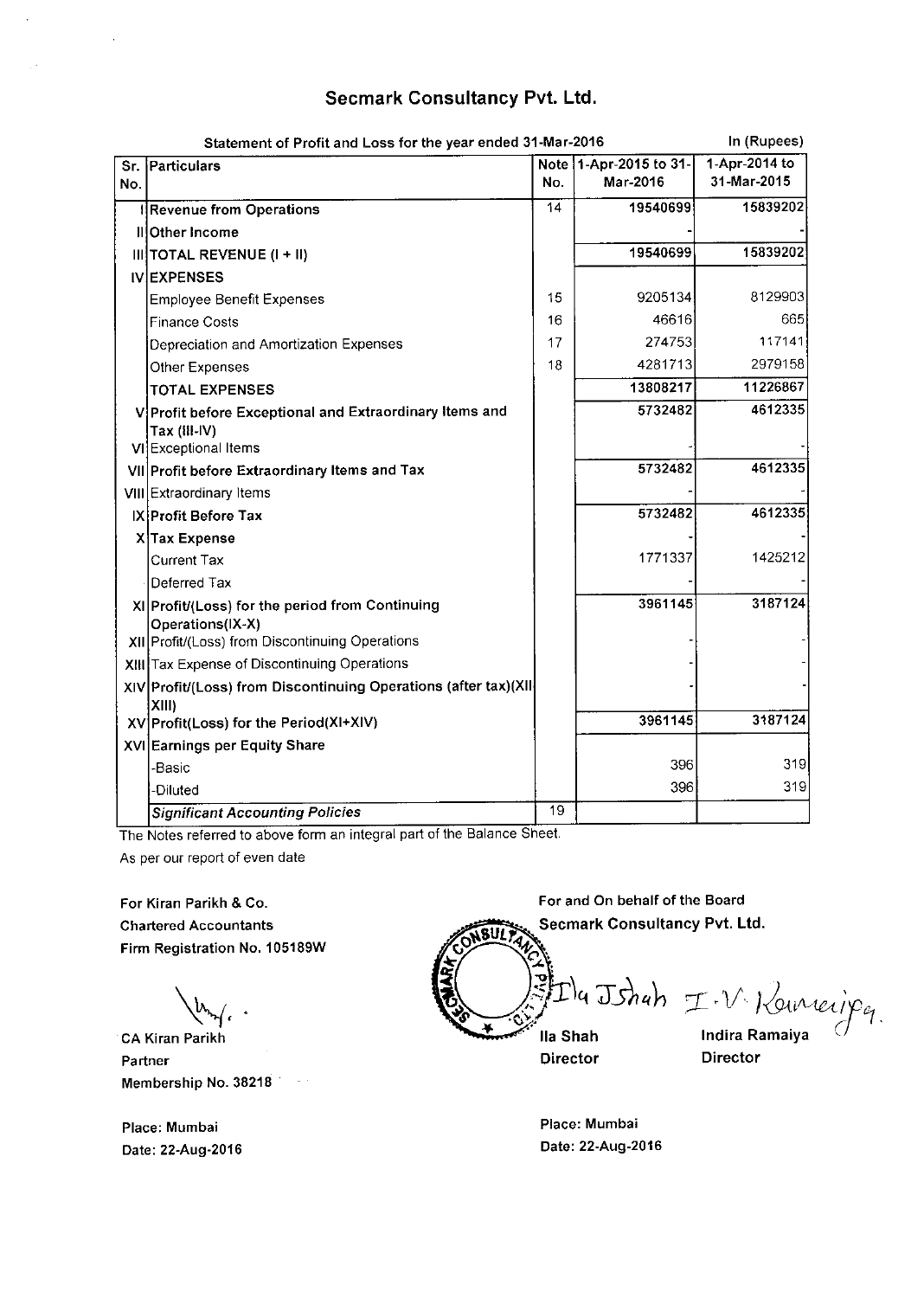#### Notes to and forming part of Balance Sheet as at 31-Mar-2016

#### 1. Share Capital

 $\bar{z}$ 

#### 1.1 Authorized, Issued, Subscribed and Paidup share capital

| Authorized, Issued, Subscribed and Paidup share capital<br>1.1 |        |                         | In (Rupees) |                         |        |  |
|----------------------------------------------------------------|--------|-------------------------|-------------|-------------------------|--------|--|
| <b>Particulars</b>                                             |        | as at 31-Mar-2016       |             | as at 31-Mar-2015       |        |  |
|                                                                |        | <b>Number of Shares</b> | Amount      | <b>Number of Shares</b> | Amount |  |
| <b>Authorised Share Capital</b>                                |        |                         |             |                         |        |  |
| Equity Shares of Rs. 10.00 each                                |        | 10000                   | 100000      | 10000                   | 100000 |  |
|                                                                | Total  | 10000                   | 100000      | 10000                   | 100000 |  |
| <b>Issued Share Capital</b>                                    |        |                         |             |                         |        |  |
| Equity Shares of Rs. 10.00 each                                |        | 10000                   | 100000      | 10000                   | 100000 |  |
|                                                                | Totall | 100001                  | 100000      | 10000i                  | 100000 |  |
| Subscribed and fully paid                                      |        |                         |             |                         |        |  |
| Equity Shares of Rs. 10.00 each                                |        | 100001                  | 100000      | 100001                  | 100000 |  |
|                                                                | Totall | 10000                   | 100000      | 10000                   | 100000 |  |
|                                                                | Total  | 10000                   | 100000      | 10000                   | 100000 |  |

#### 1.2 Reconciliation of share capital

| <b>Particulars</b>                                 | as at 31-Mar-2016       |         | as at 31 Mar-2015       |          |  |
|----------------------------------------------------|-------------------------|---------|-------------------------|----------|--|
|                                                    | <b>Number of Shares</b> | Amount  | <b>Number of Shares</b> | Amount l |  |
| <b>Equity Shares (Face Value Rs. 10.00)</b>        |                         |         |                         |          |  |
| Shares outstanding at the beginning of the<br>vear | 10000l                  | 1000001 | 10000                   | 1000001  |  |
| Shares Issued during the year                      |                         |         |                         |          |  |
| Shares bought back during the year                 |                         |         |                         |          |  |
| Shares outstanding at the end of the year          | 10000                   | 1000001 | 10000 <b>1</b>          | 100000   |  |

# 1.3 Details of shares held by each shareholder holding more than 5% shares:

| Class of shares / Name of shareholder                               | As at 31st March, 2016   |                                          | As at 31st March, 2015   |                                                                               |  |
|---------------------------------------------------------------------|--------------------------|------------------------------------------|--------------------------|-------------------------------------------------------------------------------|--|
|                                                                     | Number of shares<br>held | % holding in that $ $<br>class of shares | Number of shares<br>held | $\frac{0}{6}$<br>holding $ $<br>in that<br>class of <b>i</b><br><u>shares</u> |  |
| Equity shares with voting rights<br>Secmak Holdings Private Limited | 10000 <b>I</b>           | 100                                      | 10,000                   | 100.                                                                          |  |

#### 2. Reserves and Surplus

| <b>Particulars</b>                             | as at 31-Mar-2016 | as at 31-Mar-2015 |
|------------------------------------------------|-------------------|-------------------|
| Surplus                                        | 8578925           | 4617780           |
| Opening Balance                                | 4617780           | 1430656           |
| (+) Net profit/(Net loss) for the Current Year | 3961145           | 3187124           |
| (-) Profit & Loss A/c Res & Surplus            |                   | $-3187123$        |
| Closing balance                                | 8578925           | 4617780           |
| Total                                          | 8578925           | 4617780           |

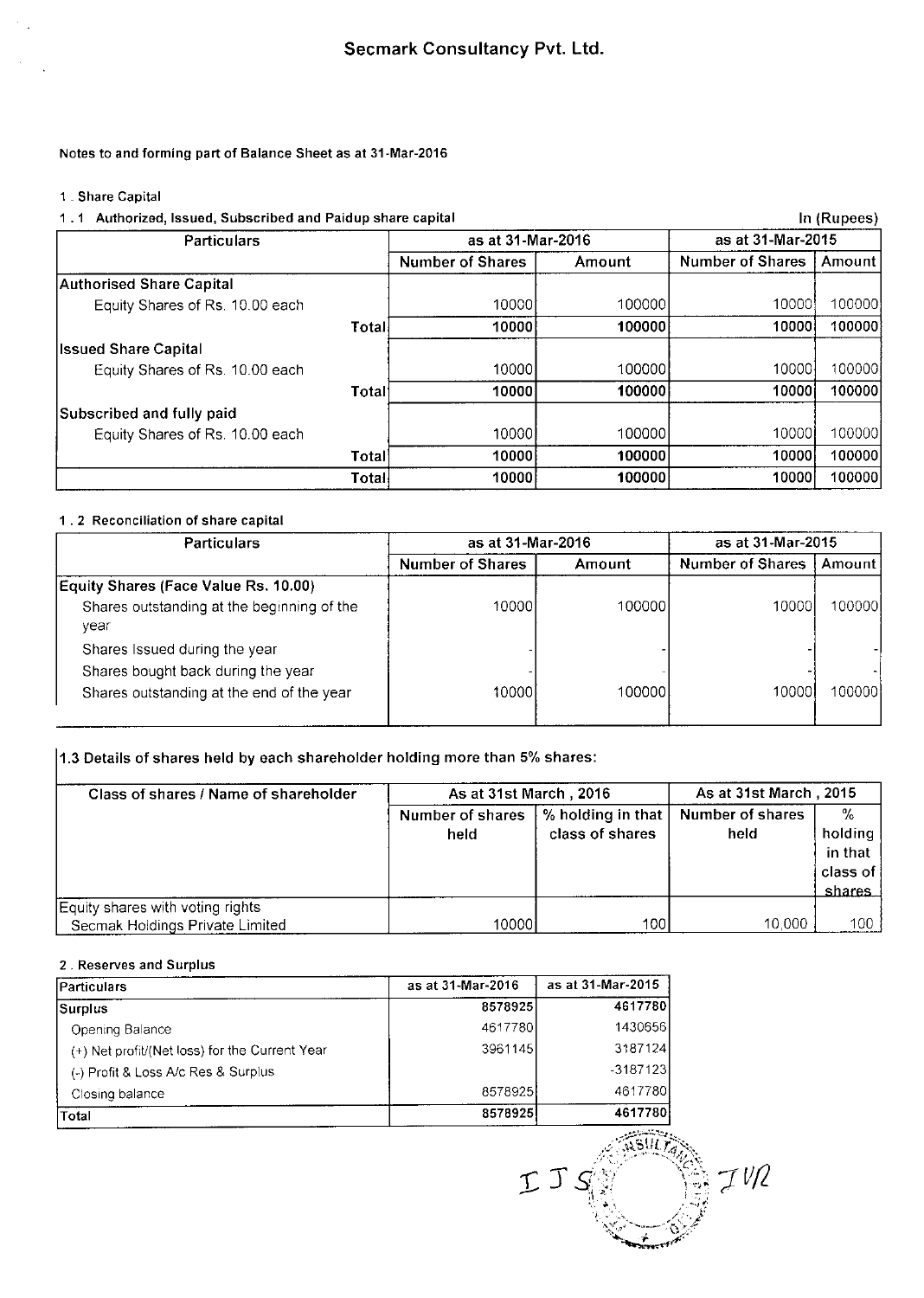#### Notes to and forming part of Balance Sheet as at 31-Mar-2016

#### 3. Short-Term Borrowings

| Particulars                             | as at 31-Mar-2016 | as at 31-Mar-2015 |
|-----------------------------------------|-------------------|-------------------|
| <b>Unsecured</b>                        | 4519045           | 17741             |
| Loans repayable on demand               | 1894100           | 621               |
| From banks                              | 1894100           | 621               |
| Bank OD A/c                             | 1894100           | 621               |
| Loans and advances from related parties | 2624945           | 17120             |
| Shah & Ramaiya                          |                   | 22120             |
| Shardul J Shah - Loan (SBI)             | 2624945           | $-5000$           |
| <b>Total</b>                            | 4519045           | 17741             |

#### 4. Trade Payables

| <b>!Particulars</b>     | as at 31-Mar-2016<br>-------- | as at 31-Mar-2015 |
|-------------------------|-------------------------------|-------------------|
| <b>Sundry Creditors</b> | 53700                         | 171417            |
| <b>Total</b>            | 53700                         | 171417            |

#### 5. Other Current Liabilities

| <b>Particulars</b> | as at 31-Mar-2016 | as at 31-Mar-2015 |
|--------------------|-------------------|-------------------|
| Other Payables     | 126971            | 757491            |
| Total              | 126971            | 175749            |

#### 6. Short-Term Provisions

| <b>Particulars</b>                     | as at 31-Mar-2016 | as at 31-Mar-2015 |
|----------------------------------------|-------------------|-------------------|
| <b>Provision for Employee Benefits</b> | 1001724           | 939171            |
| Salary and Reimbursements              | 1001724           | 939171            |
| <b>IOthers</b>                         | 1771337           | 1425212           |
| Total                                  | 2773061           | 2364383           |

#### 8. Non Current Investments

| <b>Particulars</b>                     | as at 31-Mar-2016 | as at 31-Mar-2015 |
|----------------------------------------|-------------------|-------------------|
| <b>Other Investments</b>               | 5000001           |                   |
| Investments in debentures or bonds     |                   |                   |
| NTPC-Bonds-500 @ Rs. 1000/= 05.10.2015 | 500000 l          |                   |
| Total                                  | 500000            |                   |

#### 9. Long-Term Loans and Advances

| Particulars                           | as at 31-Mar-2016 | as at 31-Mar-2015 |
|---------------------------------------|-------------------|-------------------|
| Loans and Advances to Related Parties | 13000l            | 130001            |
| Unsecured, considered good            | 130001            | 130001            |
| <b>Total</b>                          | 13000             | 13000             |

#### 10. Trade Receivables

| Particulars                                        | as at 31-Mar-2016 | as at 31-Mar-2015 |
|----------------------------------------------------|-------------------|-------------------|
| Outstanding for less than 6 months from the due da | 2162984           | 2641631           |
| Unsecured, considered good                         | 2162984           | 2641631           |
| <b>Total</b>                                       | 2162984           | $2641634 =$       |
|                                                    |                   |                   |

 $W\llap{\ell}$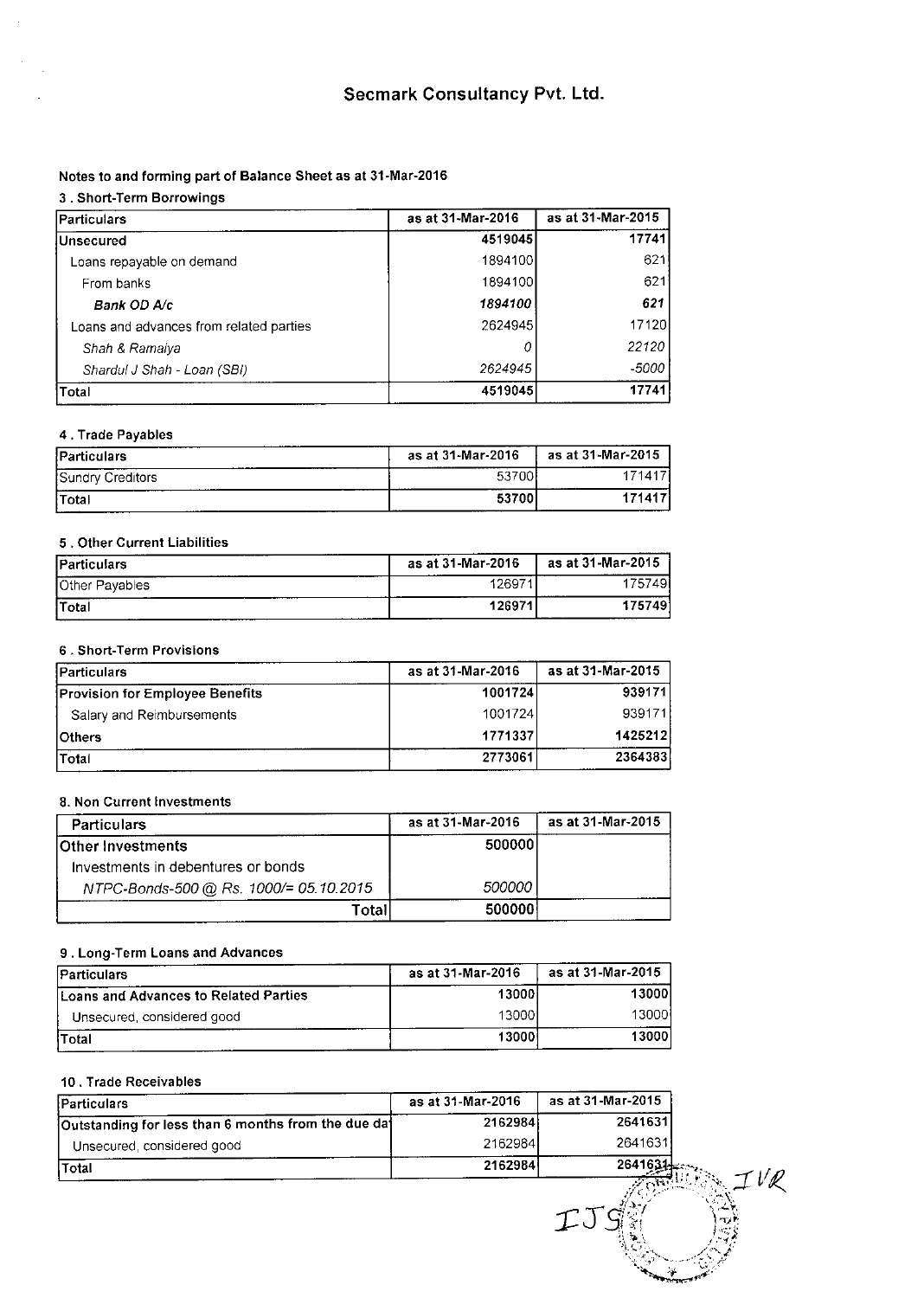#### Notes to and forming part of Balance Sheet as at 31-Mar-2016

#### 11, Cash and Cash Equivalents

| <b>IParticulars</b>                             | as at 31-Mar-2016 | as at 31-Mar-2015 |
|-------------------------------------------------|-------------------|-------------------|
| <b>Balances with banks</b>                      | 8182118           | 702751            |
| In Current Account                              | 72118             | 92751             |
| Bank deposits with more than 12 months maturity | 8110000           | 610000            |
| <b>ICash on hand</b>                            | 568192            | 289481            |
| Total                                           | 8750310           | 992232            |

#### 12. Short-Term Loans and Advances

| <b>IParticulars</b>             | as at 31-Mar-2016 | as at 31-Mar-2015 |
|---------------------------------|-------------------|-------------------|
| <b>Other Loans and Advances</b> | 1557000           | 10900001          |
| Unsecured, considered good      | 1557000           | 10900001          |
| Total                           | 1557000           | 1090000           |

#### 13. Other Current Assets

| Particulars                                 | as at 31-Mar-2016 | as at 31-Mar-2015 |
|---------------------------------------------|-------------------|-------------------|
| <b>Advance Agst Salaries</b>                | 79600             | 49800             |
| Advance for Expenses (Nagesh Carpenter)     | $-205$            | 6000              |
| Advance for Expenses (Pratik Damania)       | $-2690$           | $-321$            |
| Advance for Expenses(Rajnikant Dubey)       | $-2099$           | $-2522$           |
| Advance for Expenses(Romik Shah)            | $-4495$           | $-13135$          |
| Advance for Exp.(Satyendra Gupta)           | $-9003$           |                   |
| Advance for Office Expensess (Dilip Tawade) |                   | 10000             |
| Advance to Anjali Mukhija                   | 0                 | 50000             |
| Income Tax Refund Receivable AY-2014-15     | 0                 | 805269            |
| IInterest Receivable on F D R               | 294282            | 5480              |
| Service Tax - CREDITS                       | 5861              | 2181              |
| TDS Credit in FM-26 AS- Excess FY-2014-15   | -43808            | -54068            |
| TDS Credit in FM-26 AS- Excess FY-2015-16   | 28000             |                   |
| TDS F.Y. 2012-13                            | 70742             | 70742             |
| TDS F Y 2013-2014 - Not in FM-26 AS         | 70191             | 70191             |
| TDS FY 2014-15-CR in FM-26 AS FY-2015-16    |                   | 15484             |
| TDS F.Y. 2014-2015                          | 58624             | 1483836           |
| TDS F.Y. 2014-2015 - Not in FM-26 AS        | 15394             | 25894             |
| TDS F.Y. 2015-2016                          | 1741749           |                   |
| TDS F.Y. 2015-2016 - Not in FM-26 AS        | 102210            |                   |
| Total                                       | 2404353           | 2524831           |

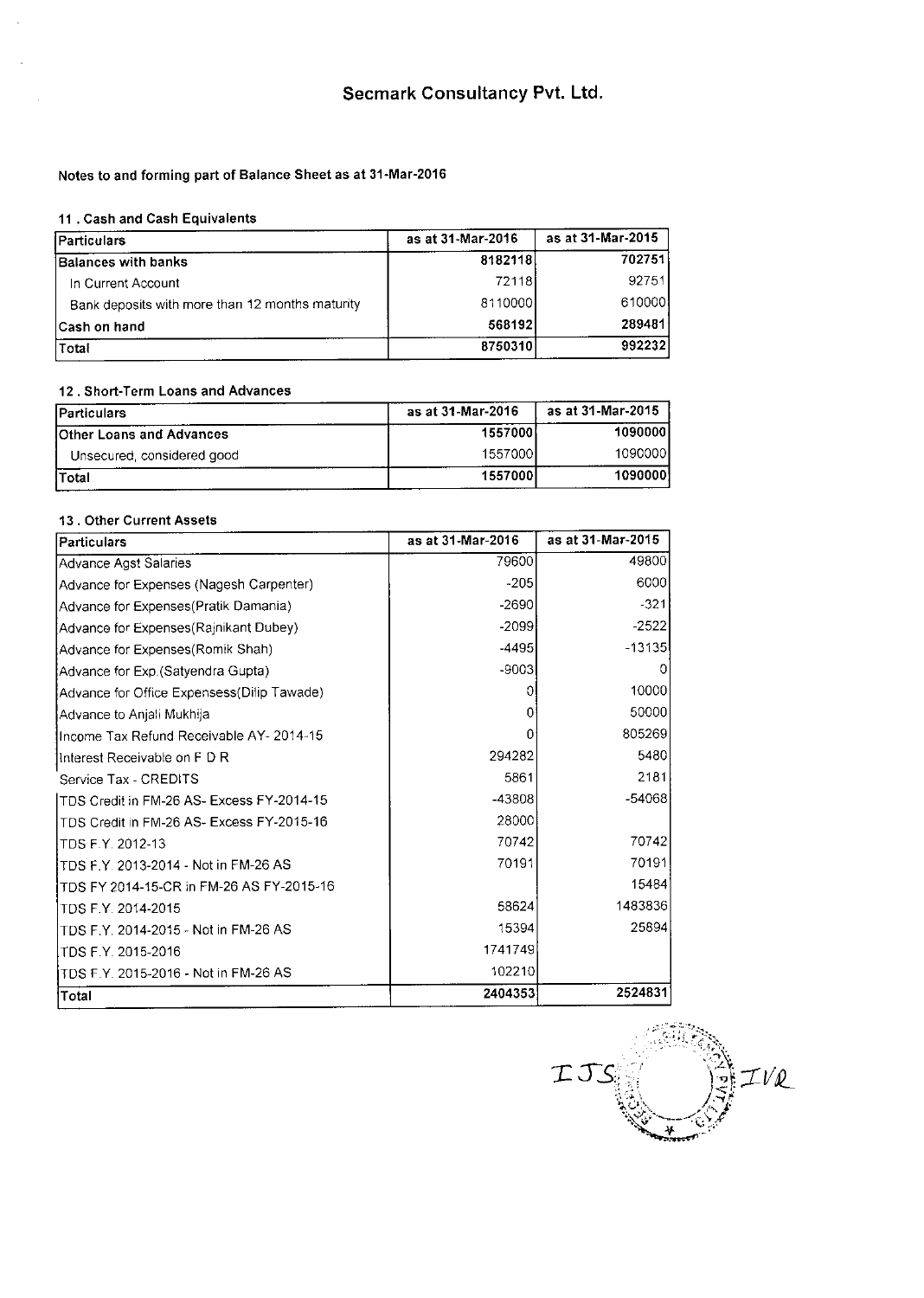Secmark Consultancy Pvt. Ltd.

 $\frac{1}{2}$ 

 $\hat{\mathcal{C}}$ 

Notes to and forming part of Balance Sheet as at 31-Mar-2016

| Ċ  |
|----|
| S  |
|    |
| t. |
| ţ  |
|    |
|    |
|    |
| ٢  |
|    |
|    |
|    |
|    |
| í. |

| 7 Fixed Assets Schedule |                                        |                    |   |               |                              |                               |               |               | In (Rupees)   |
|-------------------------|----------------------------------------|--------------------|---|---------------|------------------------------|-------------------------------|---------------|---------------|---------------|
| Particulars             |                                        | <b>Gross Block</b> |   |               |                              | Depreciation and Amortization |               | Net Block     |               |
|                         | Balance as at 1  Additions   Disposals |                    |   | Balance as at | Balance as at 1 Depreciation |                               | Balance as at | Balance as at | Balance as at |
|                         | Apr-2015                               |                    |   | 31-Mar-2016   | Apr-2015                     | for the year                  | 31-Mar-2016   | 31-Mar-2015   | 31-Mar-2016   |
| Tangible Assets         |                                        |                    |   |               |                              |                               |               |               |               |
| Vehicles                |                                        |                    |   |               |                              |                               |               |               |               |
| Motor Car               | j.                                     | 425442             | ı | 425442        |                              | 63816                         | 63816         | ŧ             | 361626        |
| Office Equipment        |                                        |                    |   |               |                              |                               |               |               |               |
| Air Conditaner          | 35000                                  | 67990              |   | 02990         | 5250                         | 9562                          | 14812         | 29750         | 88178         |
| Computer Scanner        | 50800                                  |                    |   | 50800         | 16723                        | 20446                         | 37169         | 34077         | 13631         |
| Computer Server         |                                        | 360000             |   | 360000        |                              | 08000                         | 08000         |               | 252000        |
| Computer System         | 243927                                 | ī                  | ı | 243927        | 122378                       | 72929                         | 195307        | 121549        | 48620         |
| Total                   | 329727                                 | 853432             |   | 1183159       | 144351                       | 63816                         | 419104        | 185376        | 764055        |

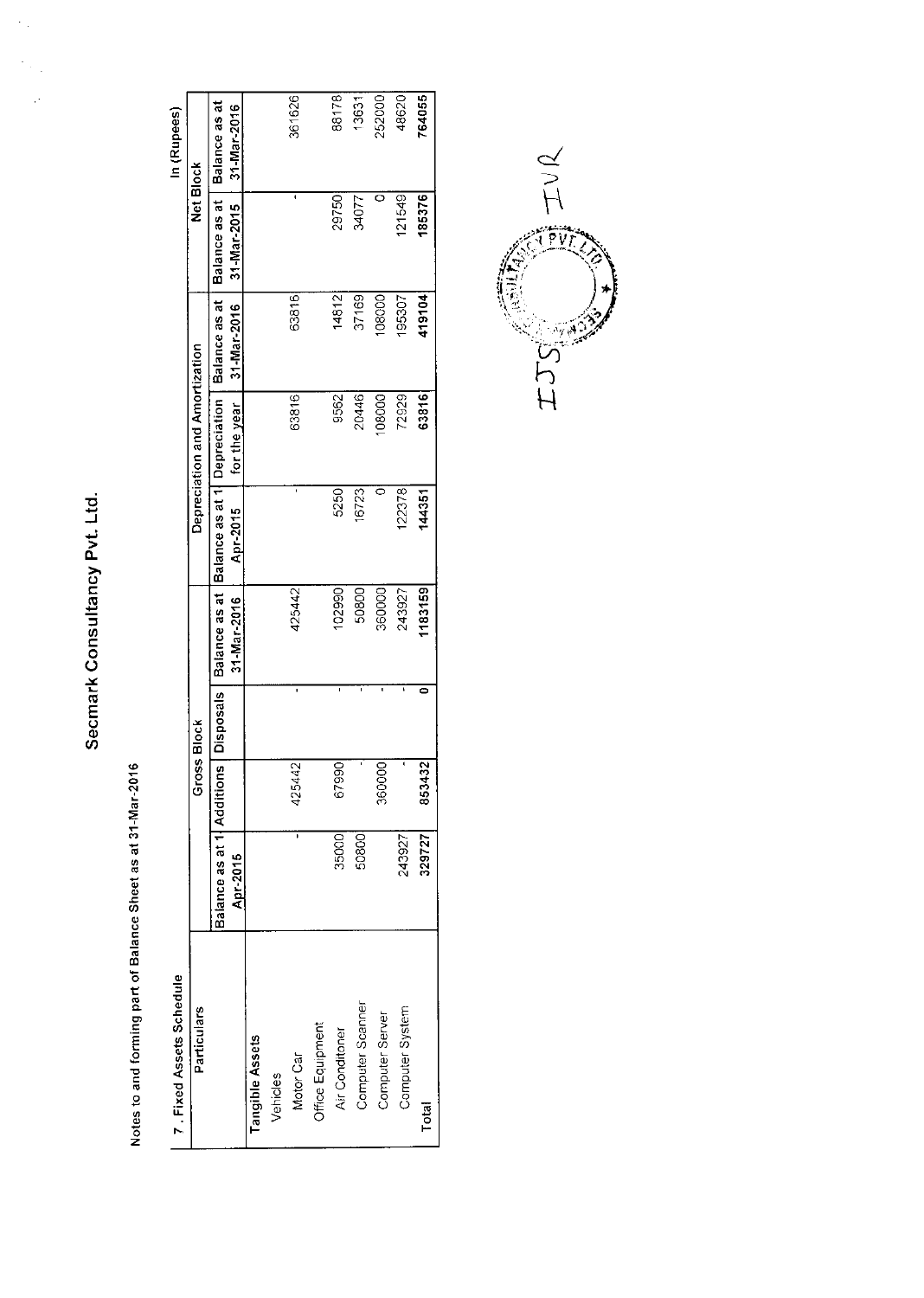# Secmark Consultancy Pvt. Ltd.

Notes to and forming part of Statement of Profit and Loss for the year ended 31-Mar-2016

| 14. Revenue from Operations |                           | In (Rupees)               |
|-----------------------------|---------------------------|---------------------------|
| <b>Particulars</b>          | 1-Apr-2015 to 31-Mar-2016 | 1-Apr-2014 to 31-Mar-2015 |
| <b>Sale of Services</b>     | 19119015                  | 15544370                  |
| Other Operating Revenues    | 421684                    | 294832                    |
| Total                       | 19540699                  | 158392021                 |

#### 15. Employee Benefit Expenses

| <b>IParticulars</b>       | 1-Apr-2015 to 31-Mar-2016 | 11-Apr-2014 to 31-Mar-2015 |
|---------------------------|---------------------------|----------------------------|
| <b>Salaries and Wages</b> | 92051341                  | 8129903                    |
| lTotal                    | 9205134                   | 8129903                    |

#### 16. Finance Costs

| <b>Particulars</b> | 11-Apr-2015 to 31-Mar-2016 | 1-Apr-2014 to 31-Mar-2015 |
|--------------------|----------------------------|---------------------------|
| Interest Expense   | 46616                      | 665I                      |
| lTotal             | 46616                      | 6651                      |

#### 17. Depreciation and Amortization Expenses

| Particulars                   | 1-Apr-2015 to 31-Mar-2016 | 1-Apr-2014 to 31-Mar-2015 |  |
|-------------------------------|---------------------------|---------------------------|--|
| Depreciation Air Conditioners | 9562                      | 52501                     |  |
| Depreciation Motor Car        | 63816                     |                           |  |
| Depreciation Scanner          | 20446                     | 6013                      |  |
| Depreciation Server           | 1080001                   |                           |  |
| Depreciation Computer System  | 72929                     | 105878                    |  |
| Total                         | 274753                    | 117141                    |  |

#### 18. Other Expenses

| <b>Particulars</b>         | 1-Apr-2015 to 31-Mar-2016 | 1-Apr-2014 to 31-Mar-2015 |  |
|----------------------------|---------------------------|---------------------------|--|
| <b>Payment to Auditors</b> | 15000                     | 15000                     |  |
| As Auditor                 | 15000                     | 15000                     |  |
| IPower and fuel            | 61003                     | 78824                     |  |
| <b>IRent</b>               |                           | 117000                    |  |
| Miscellaneous expenses     | 42057101                  | 2768334                   |  |
| !Total                     | 4281713                   | 2979158                   |  |

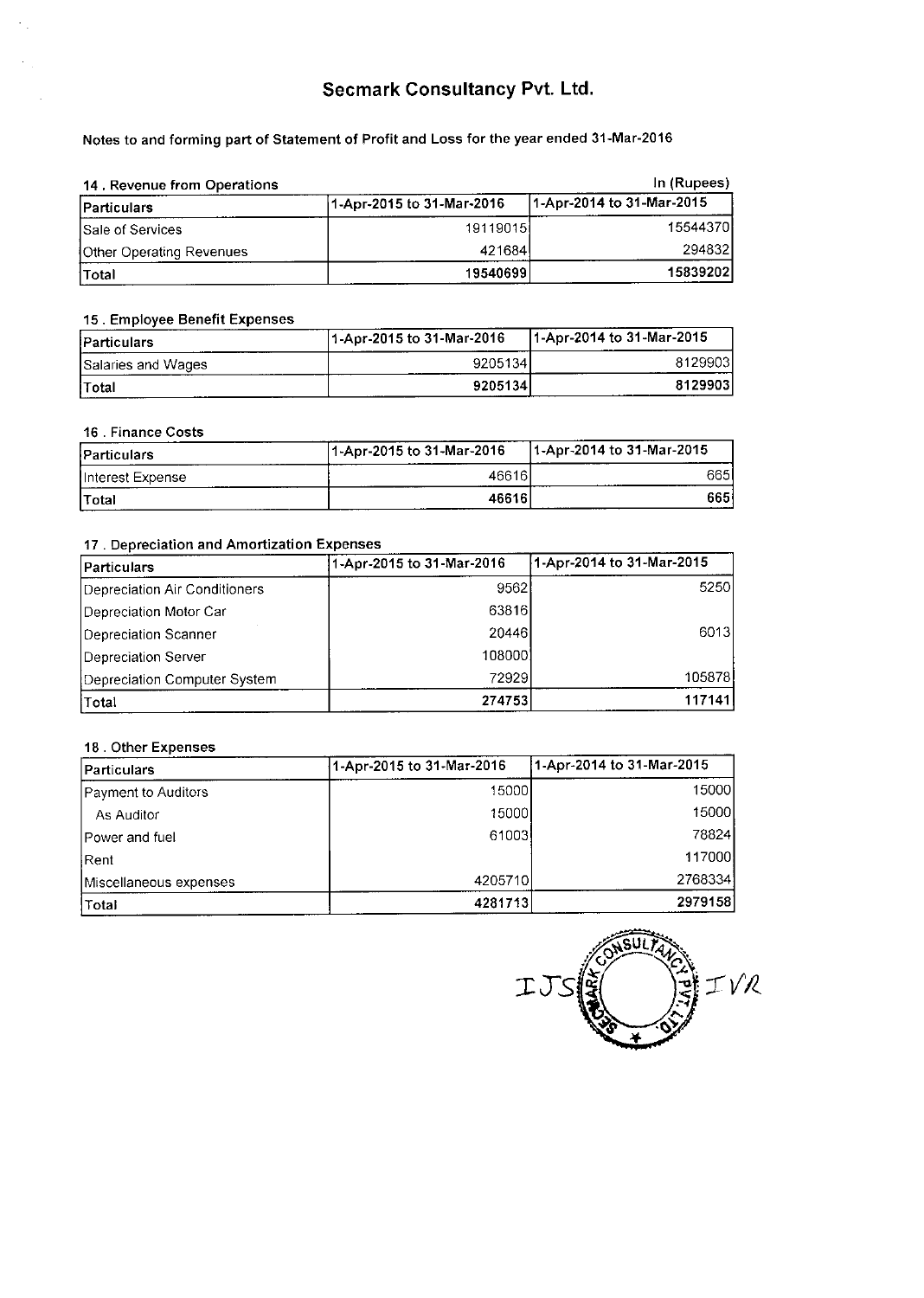### **SECMARK CONSULTANCY PRIVATE LIMITED**

### **19. SIGNIFICANT ACCOUNTING POLICIES**

#### **Basis of preparation of financial statements**

The Financial Accounts have been prepared under the historical cost convention, in accordance with the Accounting Standards issued by the Central Government and the provisions of the Companies Act, 2013, as adopted consistently by the Company. All revenue/income and cost/expenditure having a material bearing on the financial statements are recognized on accrual basis as and when earned or incurred except recognition of dividend income.

#### Use of estimates

The preparation of financial statements in conformity with the generally accepted accounting principles in India requires management to make estimates and assumptions that affect the reported amounts of income and expenses of the period, assets and liabilities and disclosures relating to contingent liabilities as of the date of the financial statements. Actual results could differ from those estimates. Any revision to accounting estimates is recognized prospectively in future periods.

#### **Fixed assets and depreciation**

- $\triangleright$  Fixed assets are carried at cost of acquisition (including directly attributable costs such as freight, installation, etc.) or construction less depreciation. Borrowing costs directly attributable to acquisition or construction of those fixed assets, which necessarily take a substantial period of time to get ready for their intended use, are capitalized.
- $\triangleright$  Depreciation on assets is provided on the Written down Value Method as per the income tax rate. Depreciation on newly purchased asset is provided proportionately as per Income Tax Basis

#### Cash and cash equivalents

Cash and cash equivalents comprise of cash-in-hand and balance in bank in current accounts and deposit accounts.

#### **Revenue recognition**

- $\triangleright$  The Company derives its revenues primarily from management & consultancy services. Revenue is recognized at pre-determined rates as defined under contracts with clients and accounted for at the time of execution of transactions / events.
- $\triangleright$  Interest income is recognized using the time proportion method, based on the transactional interest rates.

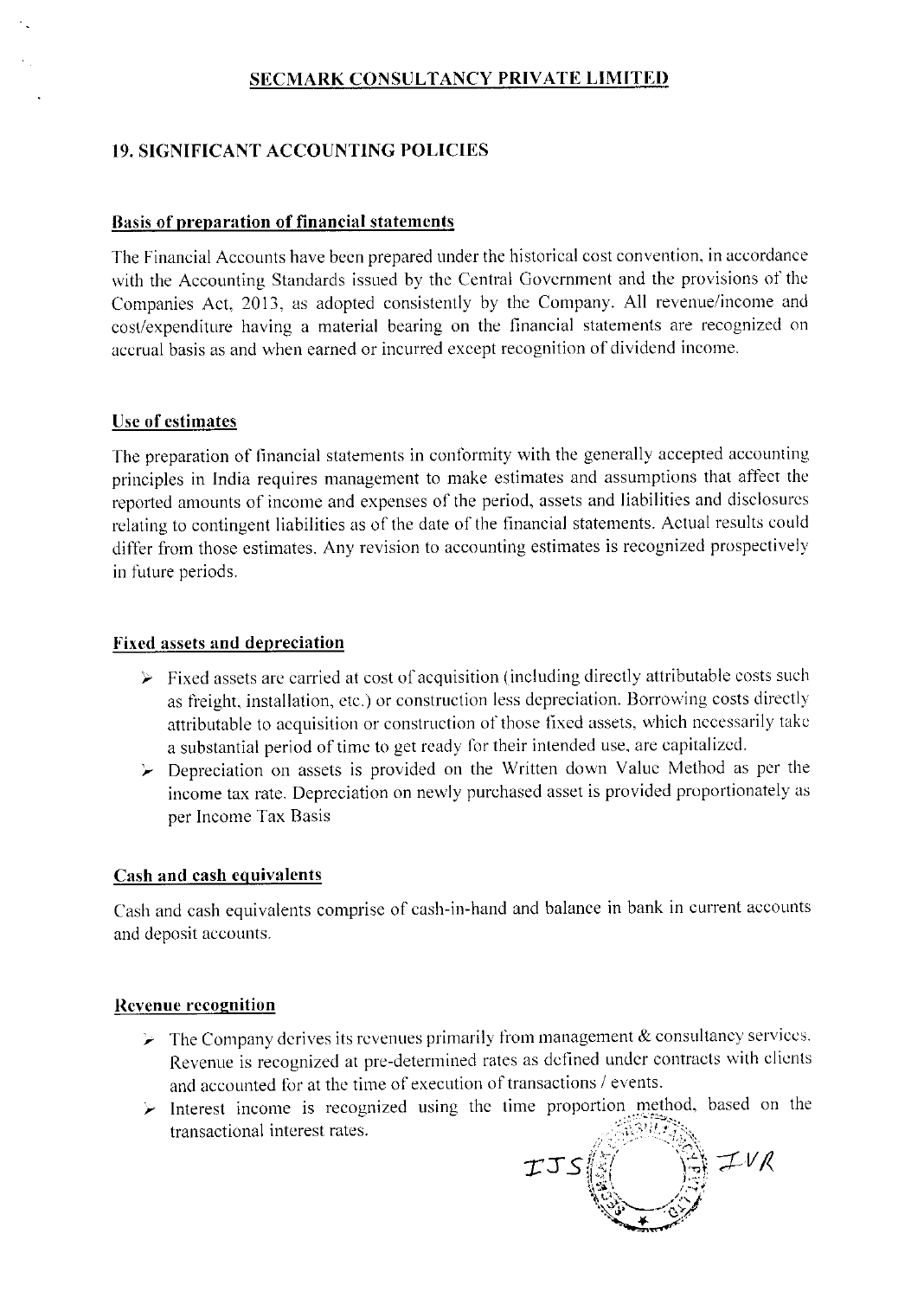### **Provision and contingent liabilities**

The Company creates a provision when there is a present obligation as a result of a past event that probably requires an outflow of resources and a reliable estimate can be made of the amount of the obligation. A disclosure for a contingent liability is made when there is a possible obligation or a present obligation that may, but probably will not, require an outflow of resources. When there is a possible obligation or a present obligation in respect of which the likelihood of outflow of resources is remote, no provision or disclosure is made.

### **Taxation**

The current income tax charge is determined in accordance with the Income Tax Act, 1961 applicable to the Company.

### Earnings per share

In determining earnings per share, the Company considers the net profit after tax. The number of equity shares used in computing basic earnings per share is the weighted average number of equity shares outstanding during the period.

### **NOTES TO THE ACCOUNTS**

- 1. In the opinion of the Board the value of realization of Current Assets, Loans & Advances in the ordinary course of business would not be less than amount at which they are stated in the Balance Sheet. The provision for other known liabilities in adequate and not in excess of what is required
- 2. In the opinion of the Board, subject to the debts considered doubtful, Current Assets and Loans and Advances have a value on realization in the ordinary course of business at least equal to the amount at which they are stated in the Balance Sheet.
- 3. Previous year figures are regrouped and rearranged as per the current year's figures
- 4. Related party Disclosure Disclosures as required by the Accounting Standard 18 "Related Party Disclosure" are given below:
	- a) Key Managerial Personnel and relatives of such personnel:-
		- $\mathbf{i}$ . Ila J Shah
		- Indira Ramaiya ii.
		- Ravi Ramaiya iii.
		- Shardul Shah iv.
		- Vijay Ramaiya  $V,$
		- Trupti Ramaiya vi.
		- Priyanka Ramaiya vii.
		- Hiral Shah viii.
- Director
- Director
- Director
- Director
- Relative of Director
- Relative of Director
- Relative of Director
- Relative of Director
- WEW ZY. IVR IJS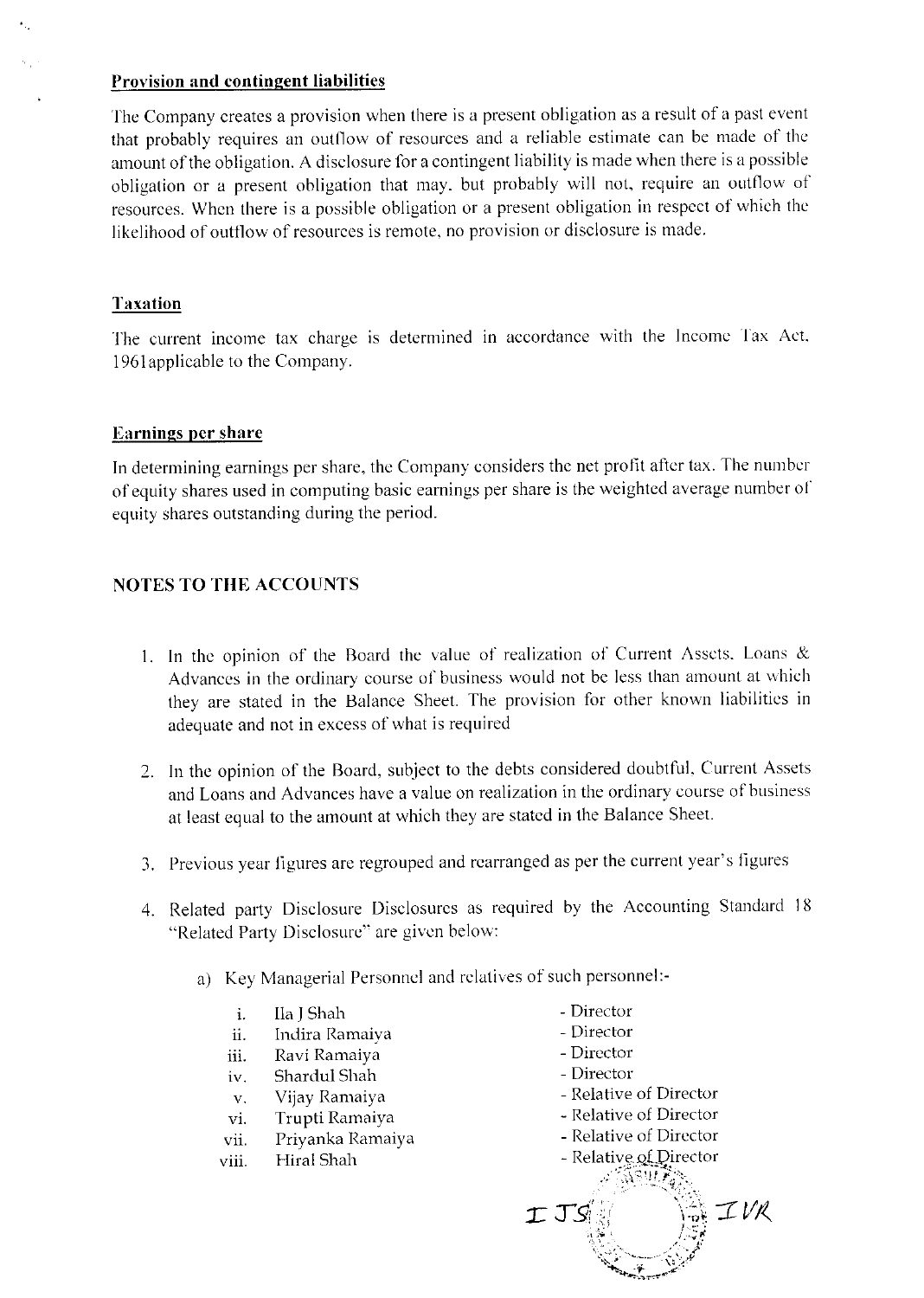b) Transactions with related party:-

| Sr  | Name of Party             | Nature of Transaction  | $\mathop{\text{in}}$<br>Amount | (received)<br>Paid/ |
|-----|---------------------------|------------------------|--------------------------------|---------------------|
| No  |                           |                        | Rs<br>as<br>on.                | during the period   |
|     |                           |                        | 31/03/2016                     | 2015-2016           |
| Ι.  | SecMark Holdings Pvt Ltd  | Loan given to party    | 3000                           |                     |
| 2.  | SecMark Advisory Services | Loan given to party    | 10000                          |                     |
|     | Pvt Ltd                   |                        |                                |                     |
| 3.  | Ila Shah                  | Directors Remuneration | 30000                          | 360000              |
| 4.  | Indira Ramaiya            | Directors Remuneration | 35000                          | 420000              |
| 5.  | Hiral Shah                | Salary                 |                                | 636000              |
| 6.  | Priyanka Ramaiya          | Salary                 | 42258                          | 619957              |
| 7.  | Trupti Ramaiya            | Salary                 |                                | 780000              |
| 8.  | Shardul Shah              | Loan taken from party  | 2624945                        | 3494055/(6124000)   |
| 9.  | Shah & Ramaiya            | Loan taken from party  |                                | 22120               |
| 10. | Vijay Ramaiya             | Rent Paid              |                                | 117000              |

For and on Behalf of Board of **SecMark Consultancy Private Limited** 

IlaJshah

 $\frac{1}{\lambda}$ 

Ila Shah Director Place: Mumbai Date: 22-Aug-2016

I.V. Ram

Indira Ramaiya **Director**